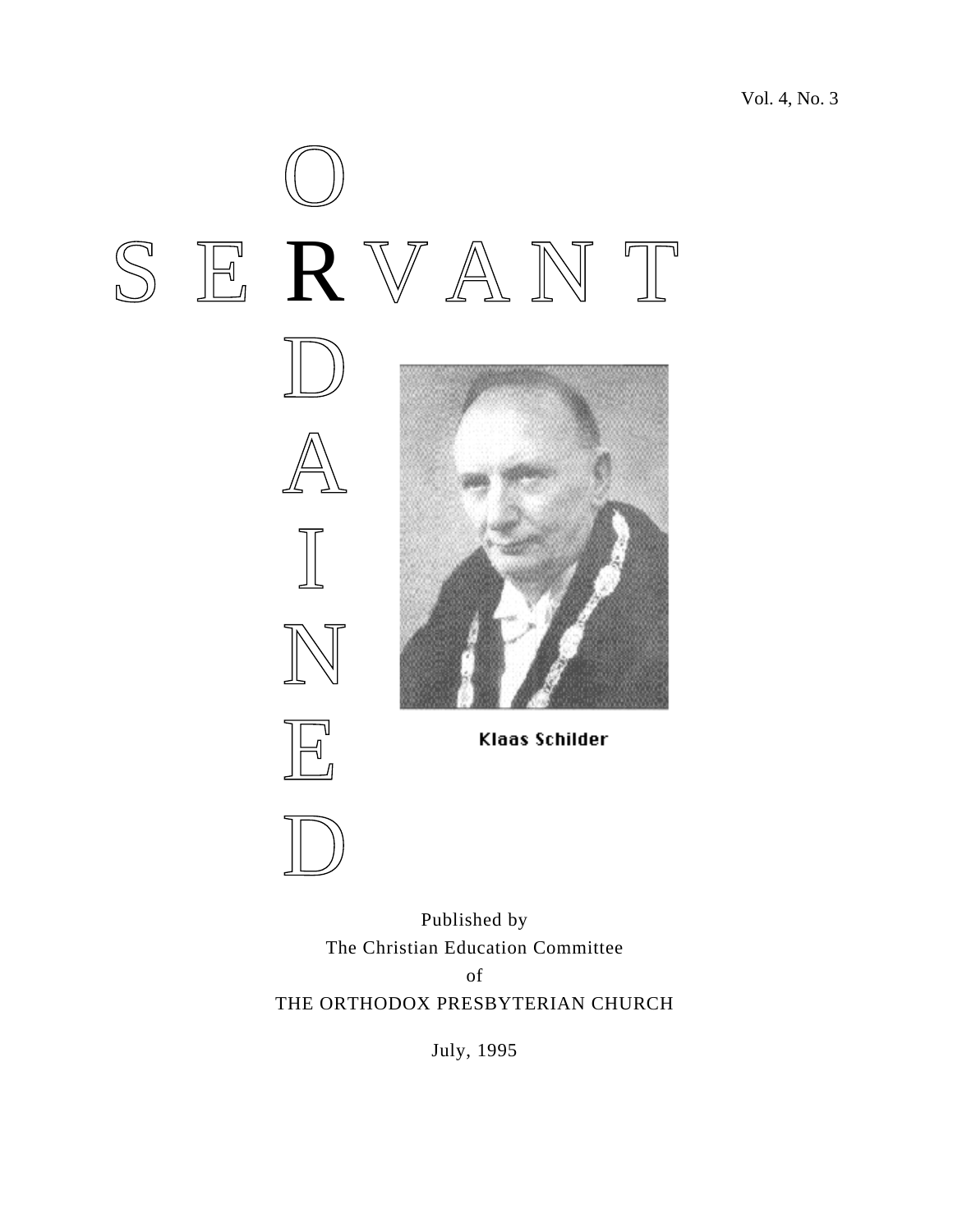# **ORDAINED SERVANT**

# **Statement Of Purpose**

Ordained Servant exists to provide solid materials for the equipping of office-bearers to serve more faithfully. The goal of this journal is to assist the ordained servants of the church to become more fruitful in their particular ministry so that they in turn will be more capable to prepare God's people for works of service. To attain this goal Ordained Servant will include articles (both old and new) of a theoretical and practical nature with the emphasis tending toward practical articles wrestling with perennial and thorny problems encountered by office-bearers.

# **Editorial Policy**

1. Ordained Servant publishes articles inculcating biblical presbyterianism in accord with the constitution of the Orthodox Presbyterian Church and helpful articles from collateral Reformed traditions; however, views expressed by the writers do not necessarily represent the position of Ordained Servant or of the Church.

2. Ordained Servant occasionally publishes articles on issues on which differing positions are taken by officers in good standing in the Orthodox Presbyterian Church. Ordained Servant does not intend to take a partisan stand, but welcomes articles from various viewpoints in harmony with the constitution of the Orthodox Presbyterian Church.

#### **Published for the Christian Education Committee of the Orthodox Presbyterian Church under direction of Dr. James Gidley, Mr. David Winslow, Rev. Larry Wilson and Rev. Jack Peterson by PLEROMA PRESS, Box 242, Carson N.D. 58529**

**Address correspondence to the editor: G. I. Williamson, 119 Normal College Ave., Sheldon IA 51201**

**Subscription price is \$12 per year. Ordained Servant will be published from 2 to 4 times per year in the present format. Do not send subscriptions to the editor but to PLEROMA PRESS. No part of this Journal is to be reproduced without permission from the Committee.**

# **Contents: Vol. 4, No. 3**

**Please send all materials intended for possible publication in Ordained Servant to the Editor, G. I. Williamson, 119 Normal College Ave., Sheldon IA 51201.**

**Please send all requests for additional copies, or back issues, to the Publisher, Stephen Sturlaugson, PLEROMA PRESS, Box 242, Carson N.D. 58529**

**"**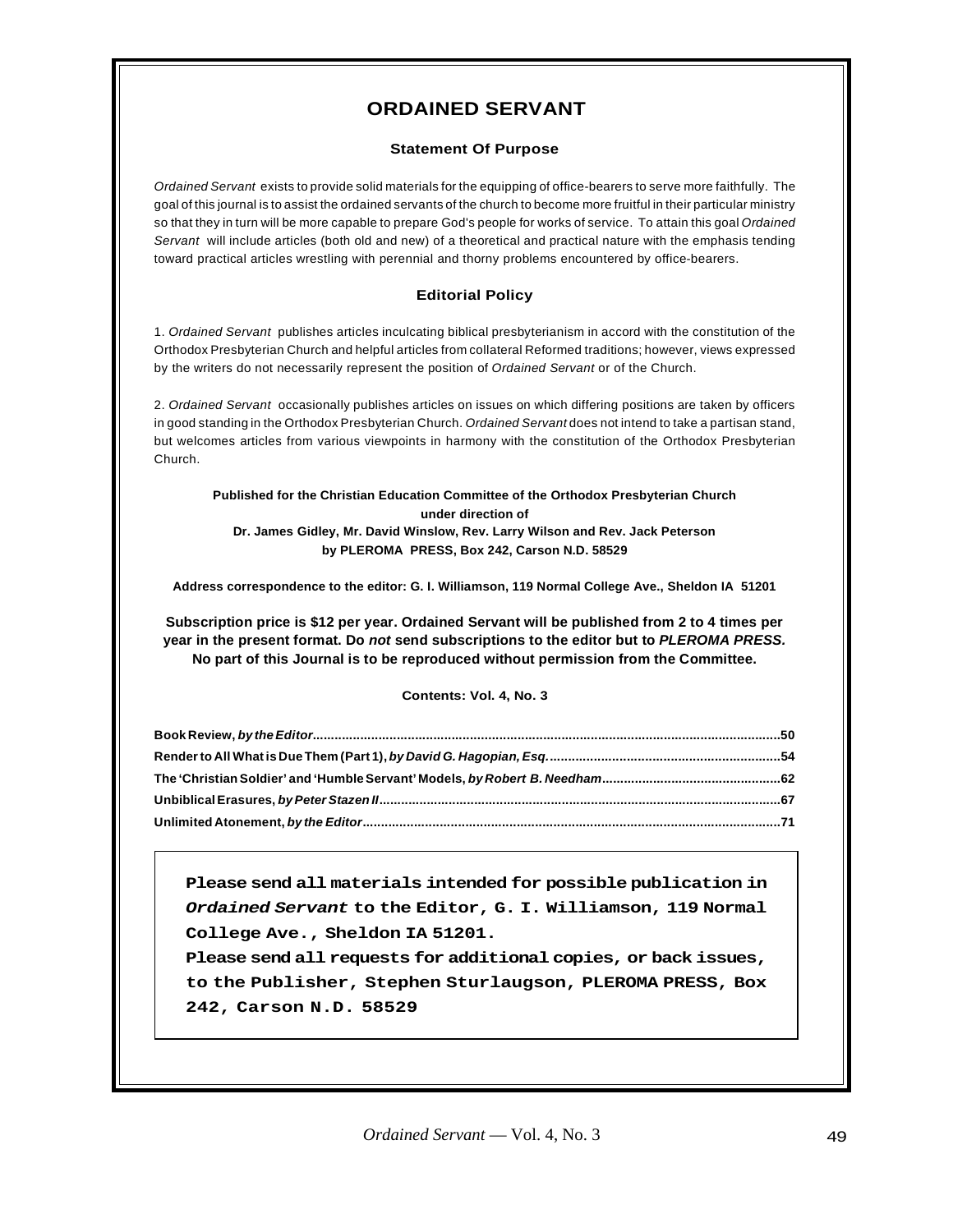<span id="page-2-0"></span>*The Liberation: Causes and Consequences,* Cornelis Van Dam, editor, Premier Publishing Winnipeg, 1995, 167 pp. \$7.75 (Canadian).

I found it difficult to write this review. The reason is not the length of this book, or any lack of clarity in it. It is rather the fact that the content of the book is already a kind of report or summation—and it is difficult to summarize a summary! Nevertheless, because of the importance of what the Canadian Reformed Churches call 'The Liberation' I have attempted to do it.

The book consists of an edited version of three major addresses given at meetings held in Burlington, Ontario, in October of 1994. The occasion was the fiftieth anniversary of "the ecclesiastical Liberation that occurred in the Netherlands in 1944." Included with each of the three addresses is an edited version of the discussion with questions and answers—that followed.

I

Only one of the speakers—Dr. J. Faber— "was an eyewitness of the events" that took place a half century ago. He was asked to deal with the doctrinal issue.

He began by emphasizing Abraham Kuyper's influence in the Reformed Churches in the Netherlands [RCN] in the 30s. Kuyper had spoken of the image of God in a broader and in a narrower sense, of common and special grace, of a visible and invisible church, an external and internal covenant, and so on. In those days, says Faber, there were "lively polemics about the pluriformity of the church, about God's covenant and about self-examination" and so on. "In many respects," he continues, "they were a continuation of discussions that had taken place after the union of 1892 between theologians of the Secession of 1834 and of the Doleantie of 1886." These differences "found a peaceful solution" in a compromise-formula at the General Synod of Utrecht [in] 1905. This formula was framed in such a way that Kuyper's views—while recognized as legitimate—were not seen as the only views allowed in the Church.

The General Synod of Sneek convened just before the outbreak of World War II. In violation of the Church Order, it continued until April of 1943. Toward the end of this period—in 1942—it issued doctrinal statements about five topics which had been hotly debated during the 30s. The most important, says Dr. Faber, was its statement on the covenant of grace. While it reiterated part of the 1905 compromise-formula it then added the following statement:

"…the seed of the covenant, by virtue of the promise of God, must be held to be regenerated and sanctified in Christ until, upon their growing

up, the opposite should become apparent from their conduct or doctrine."

And that is not all! This was accompanied by an explanatory statement called *Toelichting* (Elucidation). It required "Classes…to examine candidates for the ministry on these doctrinal points and to assure themselves that the candidates agreed with Synod's pronouncements." It was, in effect, the imposition of a *fourth* Form of Unity.

The main issue concerned "the relation between God's election and God's covenant." Did God establish his covenant with the elect (or with Christ, and the elect in him), or did he establish his covenant with Abraham and his seed. Was it a covenant of *election,* or a covenant of *promise?* Faber says Kuyper and other prominent theologians of the Doleantie were supralapsarians. In their thought the doctrine of the covenant was dominated by election. For this reason they spoke of the *essential* or *internal* covenant as made only with the elect. In opposition to this Faber quotes the well-known text in Deuteronomy 29:29—*"The secret things belong to the Lord our God; but the things that are revealed belong to us and to our children for ever…"* Faber says "The covenant is not a secret thing like election but a revealed thing…God establishes his covenant with believers and their children, *all* their children…with Esau as well as Jacob."

Flowing from Kuyper's view of the covenant was his view of baptism whereby the "position of all those who are baptized may be called special but…not the covenant position." Those who opposed the imposition by Synod of this view were unwilling to speak of a twofold covenant, or a baptism that did not, in every case, signify a bona fide covenant position. Faber rightly points out that the Paul (in I Cor. 7:14) says *all* the children of believers *are* holy. He says this term 'holy'' means "*set apart* from the godless world *and dedicated* to God." And in this there is no assumption, or presumption at all.

"Those who let the doctrine of the covenant be dominated by the doctrine of election" also made "a distinction between a *conditional* and an *unconditional* promise." The conditional is an offer. The unconditional is a prediction. It was precisely this "scholastic distinction" says Faber, "that confused Reformed people." Those who refused to submit to Synod's pronouncements maintained that there is no prediction here but only the promise of salvation.

True, as the form for baptism says, all covenants contain two parts—a promise and an obligation. The trouble was, says Faber, that under the Synod's statement "baptism became a sign and seal of internal grace…presumed to be present in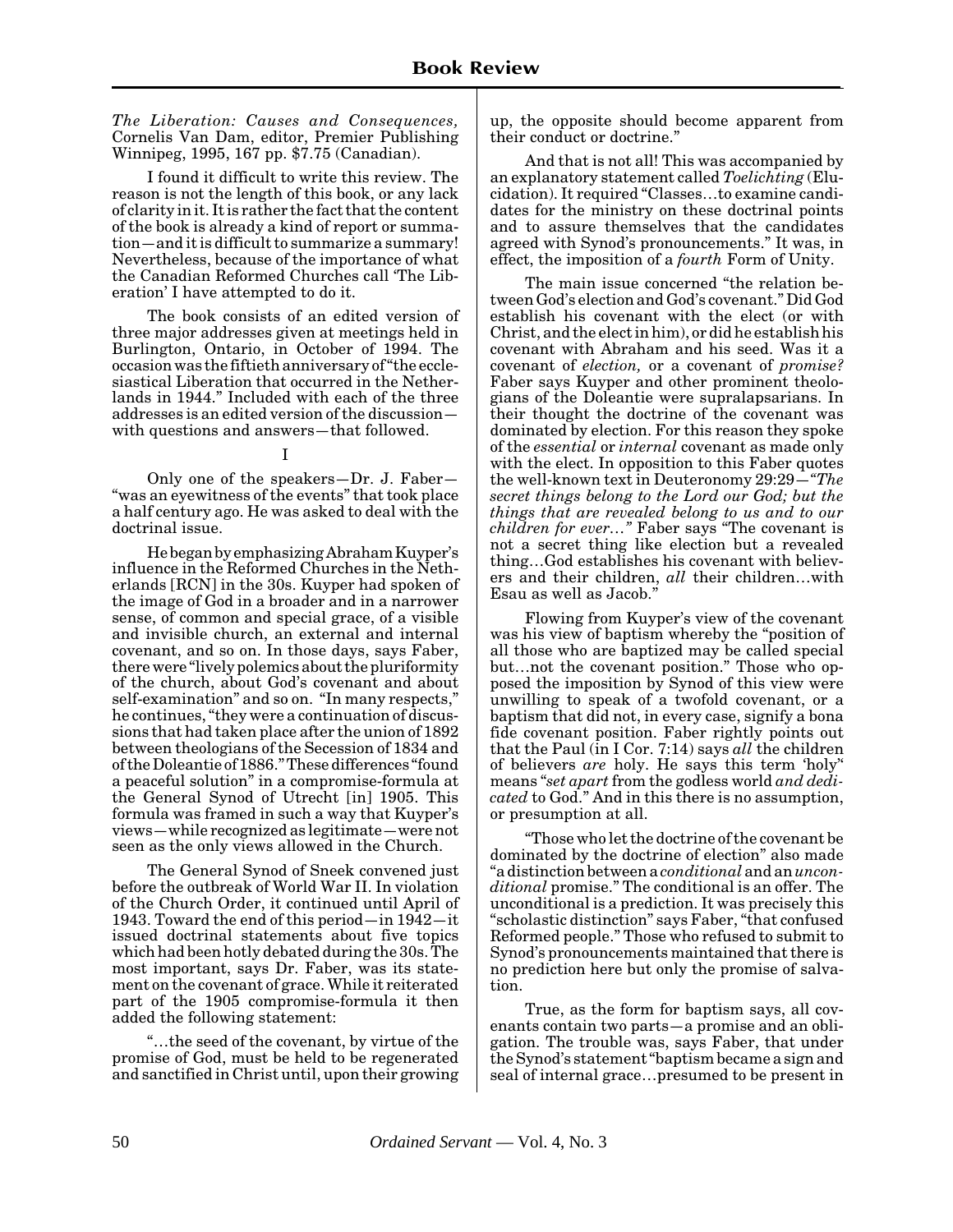the heart of every child" (and yet not certain to be present). Prior to 1942 this view was tolerated in the Church but henceforth it was to be binding. Dr. Klaas Schilder, and others, refused to submit. The end result was that he—and others—were deposed from office. This, in turn, precipitated 'the Liberation.'

At this point questions were asked and answered. Perhaps the most important was this: Was it the *binding* that was intolerable? Or was it the *doctrine* itself? Faber's response is clear and emphatic: it was the *binding.* He said he would not throw a man out of the church who had Kuyper's view.

Asked about the present state of the CRC in relation to these things, Faber said the CRC deviations are "in a certain way much deeper." It is not a problem now of a Kuyperian concept but of "the new hermeneutic that leads to all kinds of…unscriptural positions."

#### II

The second speaker was Dr. J. De Jong, professor of Ecclesiology and Diaconology at the Canadian Reformed Church's Seminary in Hamilton, Ontario. He dealt with "Church-Political Aspects." As Dr. De Jong put it: "although the doctrinal issues set the wheels of division in motion, it was the church-political matters that really led to the polarization between the two groups."

The Synod issued its demand for conformity in October of 1942. In answer to this, Dr. Schilder wrote a letter to his local consistory (in Kampen) in which he insisted that "the General Synod was a meeting not of churches, but of the *delegates* of the churches, and that these delegates were bound by their instructions and credentials." He therefore urged his consistory to declare that it could not accept the decisions of the Synod as settled and binding according to Article 31 of the church order. He also asked his consistory to request the classis of which it was a part to take the same position, and it in turn to petition the Provincial Synod to recall the delegates seated at what he called the "presently unlawful" General Synod. His "strategy was aimed at stopping the course of action chosen by the existing Synod, freeing up time for the churches to digest information from that Synod, and setting the mechanics in motion for the organization of a new Synod."

A new Synod did meet in Utrecht on the 22nd of June, 1943, a few weeks after the previous Synod had closed. It was faced with a large number of appeals but all were rejected. The decisions of the previous Synod of Sneek were declared settled and binding. This was justified on the basis of the use of the word *"ordinarily"* in Church Order Article 50.1 And the binding was declared to remain in effect because "it had not yet been proven that its decisions were contrary to Scripture and confession, and the adopted church order."

Schilder accepted the legality of the new Synod, but in December he sent an advice to the Synod in which he outlined his objections to the doctrinal stand taken by the previous Synod. Three days later the Synod reacted in a forceful way, declaring the doctrinal binding, previously applicable only to candidates, to be now extended to everyone. At this point Schilder, assuming that his advice had been ignored, sent his letter to the churches. This provoked a reaction by the Synod in which his action was called a mutiny causing schism in the churches. A resolution was passed giving Schilder two weeks to change his position, and to declare his submission. In reply Schilder requested the opportunity to present a written defense. With this reply he sent a sealed envelope, asking that it not be opened until opportunity for defense had been given. But Synod rejected the request and opened the envelope. When it saw that the envelope contained a negative answer to the demand for submission, suspension and deposition followed. (A colleague—Dr. S. Greijdanus—had been suspended earlier.) Thus began a series of suspensions of ministers, elders, deacons and even of entire churches.

Eight days after Schilder's suspension (Aug. 11, 1944) a meeting was held in The Hague for the purpose of liberating the churches. Schilder drew up the Act of Liberation and Return. It followed the model used in the Doleantie of 1886 rather than the Secession of 1834.

Dr. De Jong makes some interesting observations about the significance of Church Order Articles 312 and 50 in this history. The Synod insisted that conformity to all Synod decisions was required *until* those decisions were proven to be in conflict with Scripture, the Confessions and Church Order. But Article 31 does not say *"until."* It says *"unless."* And Schilder and the "concerned" insisted "'unless' meant that as soon as a consistory or individual found points of discrepancy with either the true doctrine or the accepted order

<sup>1</sup> The article begins as follows: "The National Synod shall ordinarily be held every three years, unless an urgent need arises to make it a shorter period…"

<sup>2</sup> We quote: "If anyone complain that he has been wronged by the decision of a minor assembly, he shall have the right of appeal to a major ecclesiastical assembly, and whatever may be agreed upon by a majority vote shall be considered settled and binding, unless it be proved to conflict with the Word of God or with the Articles formulated in this General Synod, as long as they are not changed by another General Synod."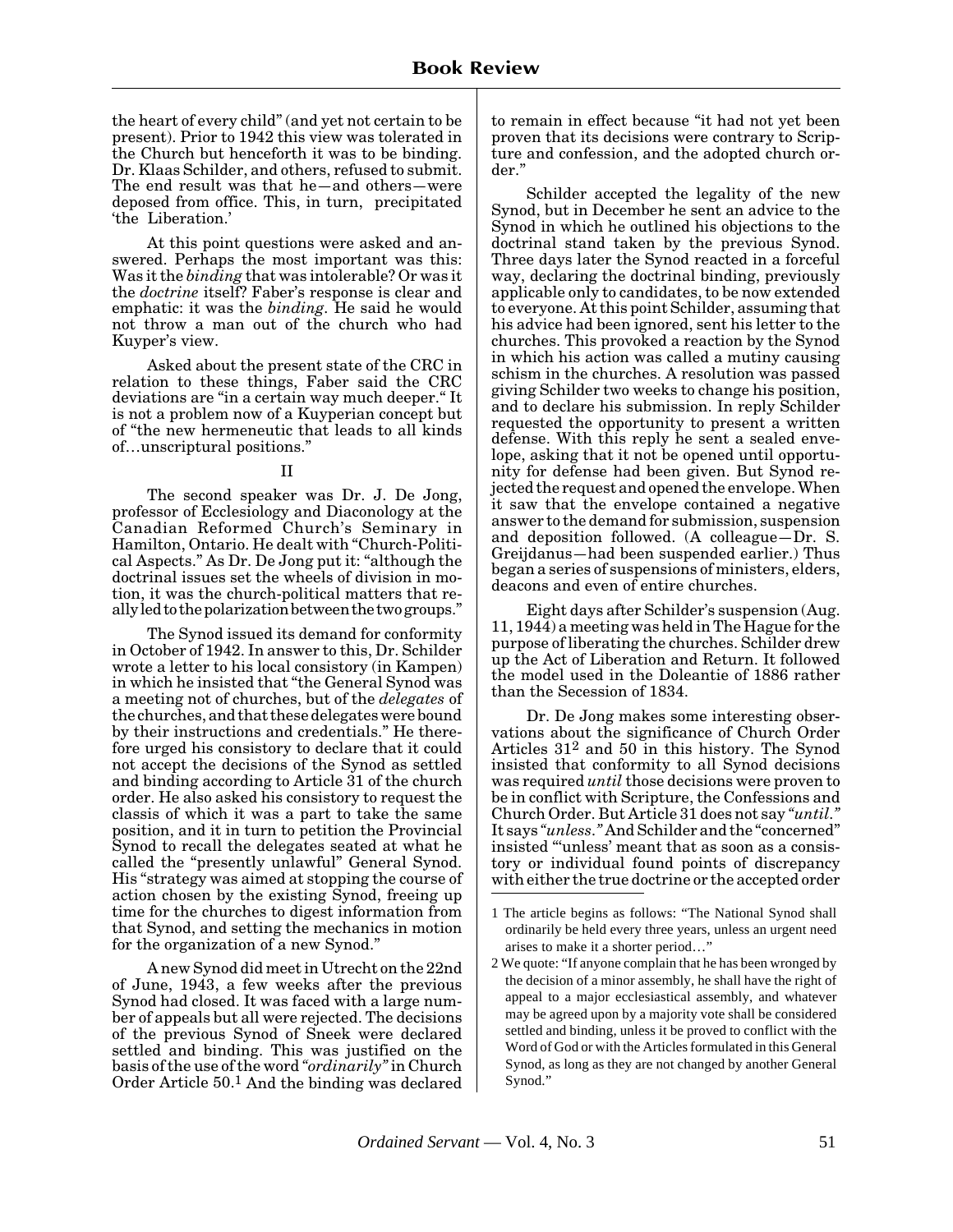that" there was "a right of appeal, and as such" exempted "from taking the decision as settled and binding." In other words, until their objections were heard and adjudicated they were not bound.

With respect to Article 50 the "concerned" pointed out that the term "ordinarily" was inserted in the article at the time of the Synod of Dordt for one specific reason. It met when civil authorities had a significant role in the life of the churches. Dordt knew that future Synods could only be held with the approval of civil rulers. The "concerned" therefore concluded that the use made of this term by the Synods of 1942 and 1943 deviated from the original intent. The Synod also cited the fact that the Synod of Dordt had deposed Remonstrant ministers, as over against the view of the "concerned" to the effect that disciplinary power was only given by Christ to local churches.

In any event, as De Jong says, "the immediate cause of the Liberation was the suspensions and depositions which began to be promulgated by the Synod of Utrecht *behind…closed doors*" (my emphasis). And "the most astonishing feature" of it was Synod's refusal to receive Schilder's defense of his position. Add to this the novel way of interpreting Articles 31 and 50 and you begin to understand the magnitude of the injustice under which the "concerned" labored.

It is nevertheless noteworthy that Dr. De Jong does not depict the "concerned" as faultless. After all, having recognized that the Synod of Utrecht was legitimate, they did have the responsibility of *proving* that the decision to which they objected was wrong. "This is a point that the concerned did not satisfactorily resolve."

A point which is not entirely clear to me is this: to what extent was the RCN—from 1942 to 1944—living under special circumstances? "The father of Reformed church polity in Holland, G. Voetius" saw this (as in the time of Dordt) as something which "would allow an assembly to deviate from the terms of the church order."

From all of this De Jong draws the following lessons:

- 1. If a federation is not living in the unity of a living faith, no amount of regulations will keep matters on a proper course.
- 2. Local churches must have valid grounds for refusing to accept certain Synodical decisions.
- 3. One of the prerequisites for a lasting unity (between the CanRC and others) would be agreement that the Liberation was necessary according to Scripture, confession and church order.
- 4. Deviations from the accepted church order, and attempts to cover them up, are detrimental to the peace and unity of the church.
- 5. A schism in itself is always a terrible event.

After this followed another question time. I will mention one or two of the more important ones. Do we really need Synods? Yes, says Dr. De Jong and he cites more than Acts 15, as for example the way in which Paul bound the churches together through support of one another. He also said something that I noted as important in discussions between Presbyterian and Reformed brethren. He said "a classis in the old Church Order has more of a living and abiding character than a regional synod or a general synod. That is how, in my view, the old Church Order was structured." He says this was lost in the revision process, and he would like to see it restored. So would I.

Another question was this: "Should they [the 'concerned'] not have gone the church orderly way" exhausting all possible ways of appeal before making the break? Professor J. Ridderbos, for example, was critical of the first words of the Act of Liberation ("reeds geruime tijd") "for some time now"—an expression taken over from the Act of Secession of 1834. 'Look,' Dr. Ridderbos was saying, 'it has only been two years. Are you really giving us a chance?"' Was this not a serious omission on the part of the "concerned"?

#### III

The third, and last, contribution was made by Dr. N. H. Gootjes, Professor of Dogmatology, and successor to Dr. Faber. The title of his address was: "The Church in the Act of Liberation."

Though some things mentioned here were already dealt with in the two previous speeches, there were a number of very important distinctive features. Here is one example: at the very beginning Dr. Gootjes warned that this history must be examined "in the light of Scripture" for, he says, otherwise we would "just live in the past and defend and absolutize our own history." Another important distinction that Dr. Gootjes makes is between the Three Forms of Unity and the Act of Liberation. Says Dr. Gootjes, quite properly, "office-bearers subscribe to" the former but "do not subscribe to" the latter.

For Dr. Gootjes the crux of the matter is this: "liberation" meant "not recognizing Synod's doctrinal decisions concerning regeneration and baptism, *and the ensuing measures of church discipline"* (my italics). Deterioration in church polity as well as in doctrine had been noticed for some time in the RCN by 1942. Well, then, asks Dr. Gootjes "Was the liberation necessary because of this deterioration?" No, he says, "it may sound strange but the answer is in the negative." He also insists that Dr. Schilder did not try to bring about the Liberation because Synod had turned against him. It only became necessary when Synod adopted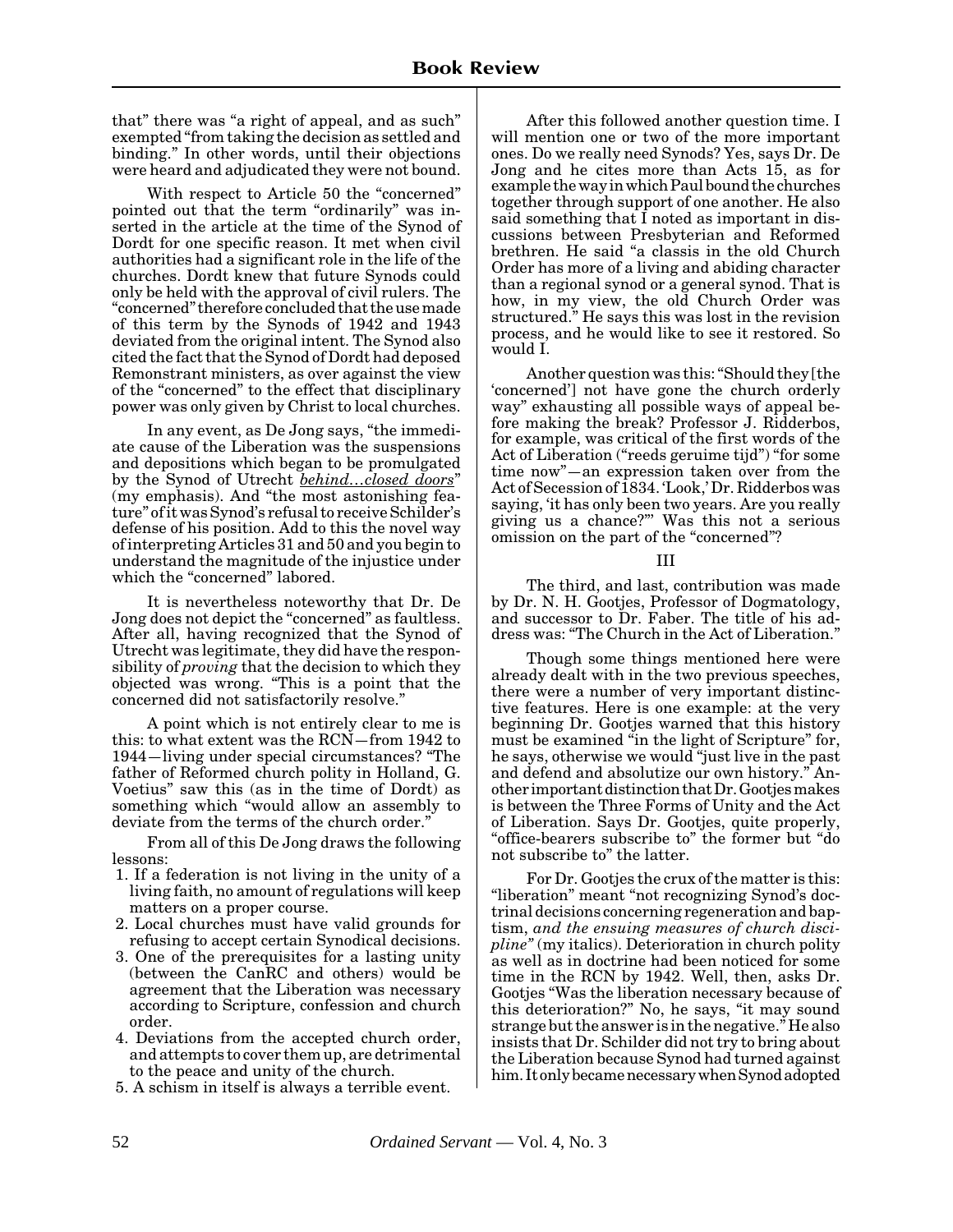and then *enforced* decisions that deviated from the adopted confessions. *"In other words, the Liberation became necessary when the wrong doctrine was made binding*." The result was that a minority of less than  $10\%$  followed the way indicated in the Act of Liberation. But, as Gootjes observes, it is not the numbers that is decisive but Scripture.

Turning, then, to the relevance of all this for today, Dr. Gootjes warned of three pitfalls confronting our generation. (1) The scholarly world no longer accepts the Bible as the Word of God. (2) The rampant individualism of our society. And (3) the danger of traditionalism

It seems to me that Dr. Gootjes emphasized this third danger as a special one for the Canadian Reformed Churches. Having said that the "danger of a small community is the tendency to treat our emphases as confessional issues", he goes on to mention as examples (1) a certain method of preaching, and (2) what he calls "our system of schools." He points out that ethnic churches, like ethnic communities, "tend to hang on to their customs and backgrounds" and warns that the Canadian Reformed Churches "are subjected to that danger as much as anyone else." The Act of Liberation, he insists, warns us against making our specialities into conditions for church unity.

Dr. Gootjes goes on to say some important things, also, about church cooperation and unity. There are ways, he says, in which we can work together—in a limited way—even with Roman Catholics. But we must also note the dangers. "When the real communion is experienced in an organization…instead of the church, something has gone wrong."

In the discussion that followed another Professor at the Canadian Reformed Seminary—Dr. J. Geertsema—asked quite pointedly if Dr. Kuyper's doctrine "can and should be tolerated in our…churches?" As far as I can see this question was not directly answered—not categorically answered—by Dr. Gootjes. But in a concluding section entitled "Afterword: The Liberation and Catholicity" Dr. Faber does answer it. Here is his statement in full: "We should not bind candidates and parents and covenant children to academic constructions of theologians but to the clear teaching of Holy Scripture. We do not infringe upon the place of supralapsarian theologians such as Franciscus Gomarus or Alexander Comre *or Abraham Kuyper* (again, italics are mine) within God's catholic church, but as Reformed believers we do not want to be bound by their theological ideas as if they were the revealed truth of God" (Emphasis mine).

Dr. Cornelis Van Dam, editor of the book containing these speeches and the discussions that followed, also responded after the speech of Dr. Gootjes. He noted that perhaps a fourth danger should be mentioned, namely, secularization. He also has something important to say about what I would call the religious climate in the RCN during the 30s and 40s. As Dr. Van Dam notes "there was a sense of having arrived. Everything was pretty well down pat. There were a few doctrinal matters that needed attention, but everything seemed to be under control. There was a sense of 'we have made it. We have our churches, our schools, and our organizations.' The moment you get into that frame of mind you get problems." As the proverb says: 'Pride goeth before a fall.' [A longtime and enthusiastic student of Schilder, who was one of the founding fathers of the Reformed Churches of New Zealand—but who did *not* join the Vrijgemaakt—also noted this triumphalism as the root of the disaster. Let us hope that this will be further explored in future publications from Premier].

And now a few of my own comments.

(1) This book strengthens my conviction that, in the main, the Vrijgemaakt people were in the right.

(2) The refusal of the Synod to receive a written defense from Schilder was, in my opinion, a truly heinous sin. It is hard to see how he can be blamed for what followed when he offered, in effect, to furnish proof to the Synod that its decision was wrong, only to be informed that the Synod would not even consider it .

(3) Yet having said all that, it is regrettable that the 'concerned' called for secession so swiftly. I think they could have tried other means of redress first. This consideration is all the more weighty when we remember that the doctrinal view at issue had been present in the church even in some of its most noted leaders—long before this time, while no one (even among the 'concerned') had considered this sufficient reason to break with the Church.

(4) As in Scottish Church History, the most tragic result, in my view, is that when the church is divided over a single issue the fallout is so unpleasant that the church may lose the ability to act later on even when there are *many* issues and much *more blatant* issues—that cry out for militant action.

(5) Finally, I find it very encouraging indeed that these men from the Theological Seminary of the Canadian Reformed Church were willing to take such an honest and critical look at their own past history.

(6) I heartily welcome and recommend this book.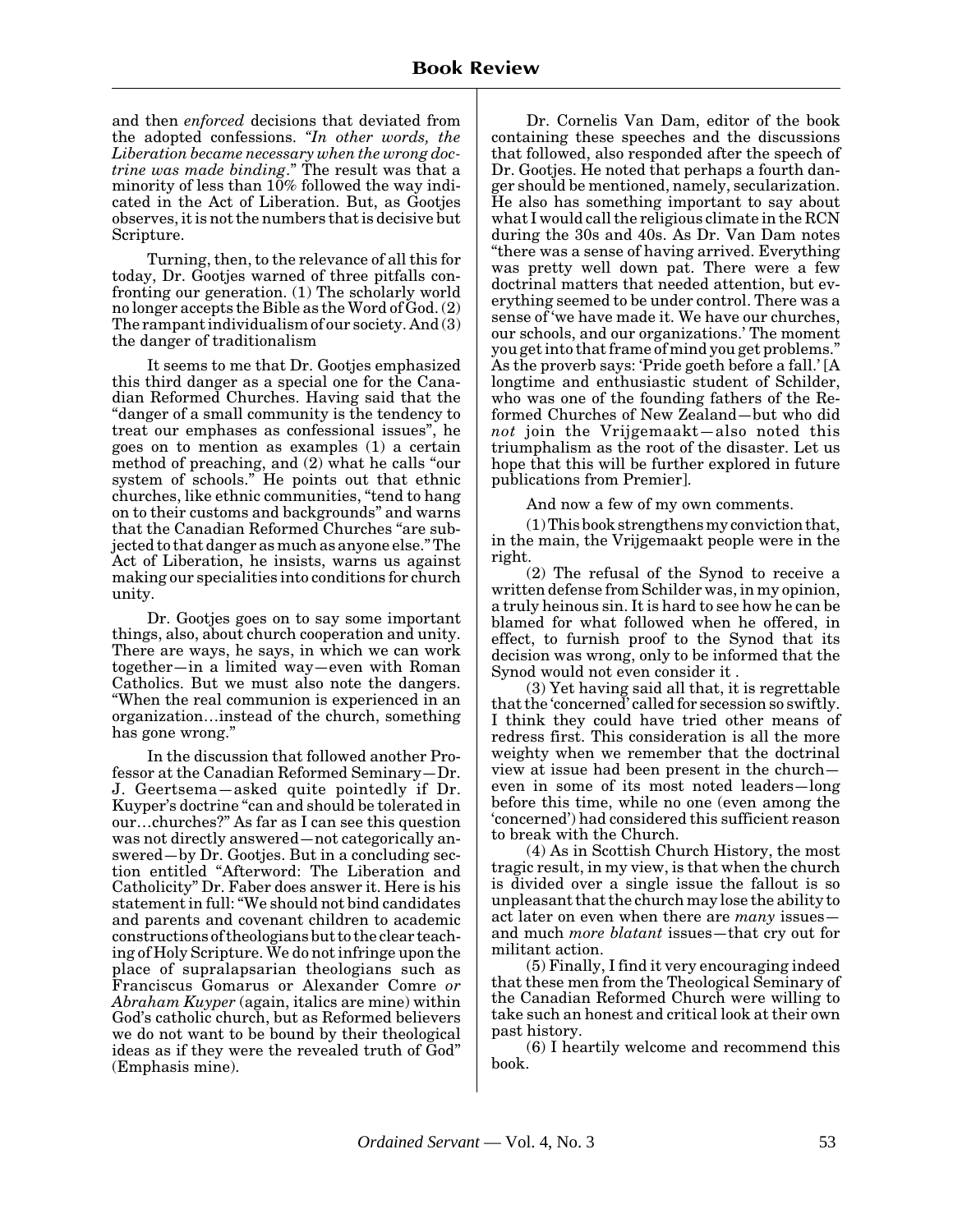# <span id="page-6-0"></span>**RENDER TO ALL WHAT IS DUE THEM**

*What Every Christian Needs to Know about Honoring Civil Authority and Paying Taxes*

by Attorney David G. Hagopian, Esq.

Not long ago, one passionate Christian implored his fellow believers to join him by resisting the authority of the government with these stirring words: "We ask our fellow Christians to consider in their heart a question which has tormented us, night and day…How many must die before our voices are heard? How many must be tormented, dislocated... or murdered? How long must the world's resources be raped in the service of legalized murder?"

With equal passion, still another advocate of disobedience to governing authorities defended his conduct on the well-known news program, Nightline, by taking the following tack:

| Interviewer: | Did you break a law?                |
|--------------|-------------------------------------|
| [Advocate]:  | $Yes \dots$                         |
| Interviewer: | How in the world do you expect a    |
|              | jury to find you innocent?          |
| [Advocate]:  | Well, we hope to show in this trial |
|              | that the reason I broke the law was |
|              | more important than the reason the  |
|              | law was made.                       |
| Interviewer: | And the reason you broke the law?   |
|              |                                     |

**[Advocate]:** The reason I broke the law was to save lives.

It is not surprising that those who uttered these stirring words of resistance appealed to the cause of saving life, since there really is no higher moral road anyone can trod to justify such resistance. What is surprising about these words, however, is *who* uttered them: not a Christian pro-life advocate, as you might very well imagine. Rather, these stirring words were uttered, respectively, by Father Berrigan of the Catonsville Nine as he protested the Vietnam War and James Walker, who was arrested a few years ago for illegally distributing sterilized needles to drug addicts, ostensibly to prevent the spread of AIDS.

Not only do activists, both Christian and non-Christian, appeal to the cause of saving life to justify their disobedience to governing authorities, their distinctively Christian counterparts often appeal to the "higher law" of Scripture even when their reasoning is often unscriptural. What, then, does the "higher law" of Scripture really say about our duty to obey civil authorities? When, if ever, must Christians disobey the state? And what about our obligation to pay taxes, even when they may be unjust or oppressive?

In the following two-part study, we will answer those all-important questions by examining what the "higher law" of Scripture says about the nature and limits of our obedience to the state in general and about our duty to pay taxes in particular. In this article, we turn to the more general issue of what the Bible says about the obedience or honor we owe the state. With that general foundation firmly in place, the next article will address the specific issue of our obligation to pay taxes.

#### **AVOIDING THE EXTREMES**

The critical question before us in this article is relatively straightforward: when, if ever, must Christians disobey the state? History reveals a whole host of answers to that question, two of which are mutually exclusive but equally erroneous in light of a truly biblical view of "higher law."

At one end is what we can call *the anarchist extreme*, which holds that because the state is inherently evil, Christians should never, in principle, obey it. No one can deny the fact that the institution of the state postdated the Fall. But that does not mean that the state is an inherently evil institution. After all, the institutional church postdated the Fall too, but that fact alone does not make it an inherently evil institution. Far from being an inherently evil institution, we shall see that the state was established by God, is vested with legitimate, albeit derivative, authority by God, and is generally to be obeyed. We are under a general obligation to obey those in authority over us.

Just as the anarchist extreme erroneously teaches that obedience to the state is never biblically justified, so some have gone to the other extreme by teaching that disobedience to the state is never biblically justified. We can call this latter view *the statist extreme.* This view has come in many guises, but was particularly prevalent among those who attempted to defend the divine right of royalty. Among other things, the statist extreme holds that because the state is a divinely ordained institution, we should always obey it and should never disobey it.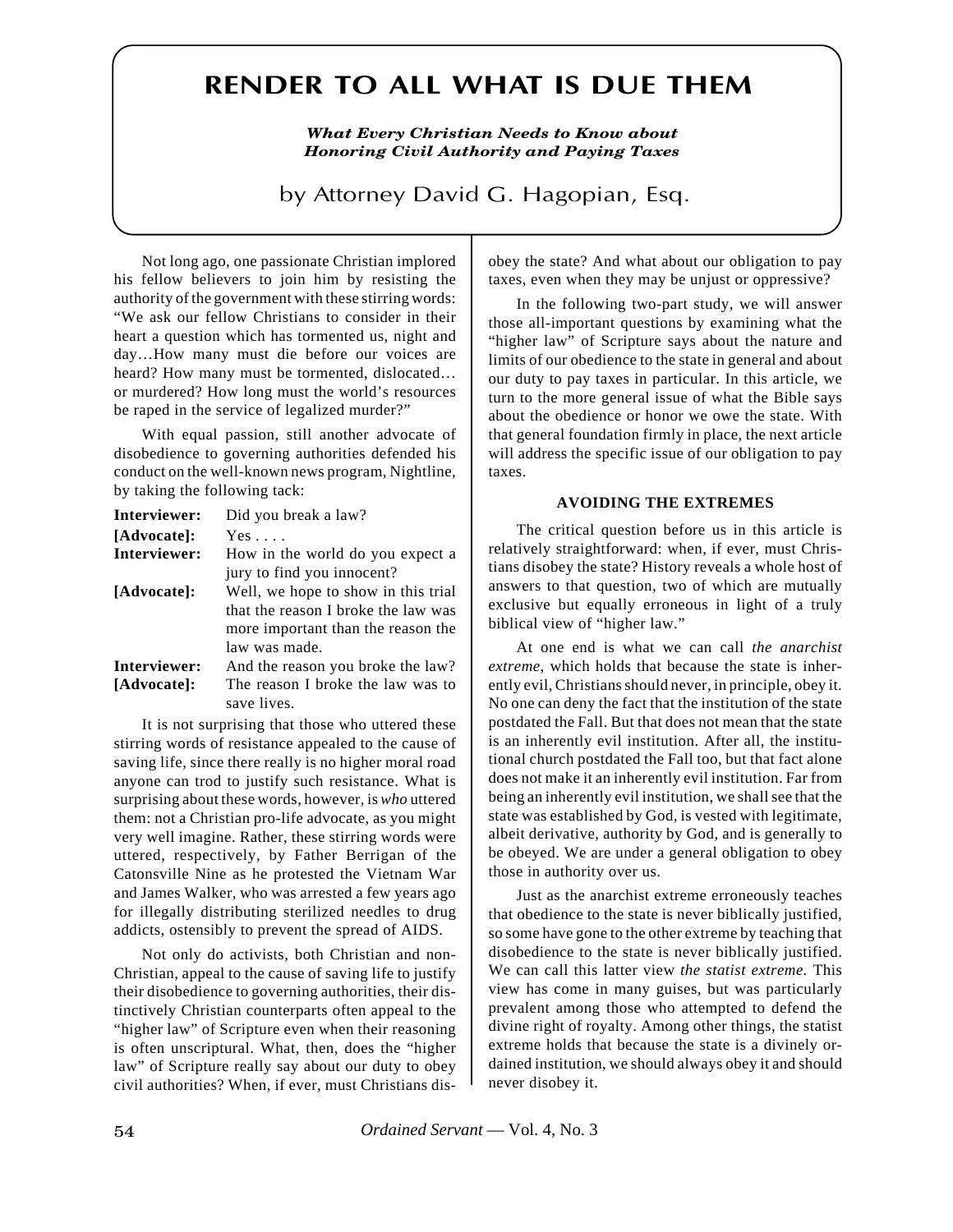␣The Anarchist Error ␣ The Statist Error

| The Biblical View (Generally Obey, Except Disobey When Satisfy Biblical Criteria)

|————————————|————————————|

(Never Obey/Always Disobey) (Always Obey/Never Disobey)

While Scripture teaches that Christians are generally obligated to obey those in authority over them, it also teaches, as we shall see, that under certain circumstances, Christians not only are entitled, but actually *obligated*, to disobey the state. That is, Christians are required to obey God rather than man. Most of the time, obedience to God will result in obedience to man. But sometimes, obedience to God will require us to disobey man.

#### **FINDING THE BALANCE**

Having briefly seen how the anarchist and statist extremes fall short of the standard of Scripture, we will now examine in detail what Scripture says about the nature and limits of the obedience we owe to the state, which can be summarized in five basic principles. If we properly understand these five principles, we will find that they help us wade our way through the sometimes difficult matrix of arguments for and against any movement calling on Christians to disobey the state.

# *Principle One: All Authority Belongs to God*

The Westminster divines were right on the mark when they wrote that God is "the supreme Lord and King of all the world . . ." (*The Westminster Confession of Faith*, Ch. 23:1). What they were saying, of course, is that absolute authority belongs to God alone. He is the sovereign Lord who possesses *"all authority…in heaven and on earth"* [Matt. 28:20, (all quotations taken from the NASB)]. He created the heavens and the earth (Gen. 1:1) and everything in them (Ex. 20:11; Neh. 9:6). All things are "from Him and through Him and to Him" (Rom. 11:36). Not only did He create all, He also possesses all. *"The earth,"* declares David, *"is full of God's possessions"* (Ps. 104:24). He owns the cattle on a thousand hills (Ps. 90:10), a symbol of the whole earth, which also belongs to Him (Ps. 24:1). In fact, absolutely everything belongs to Him (1 Chron. 29:11; Gen. 14:19; Ex. 9:29; Deut. 4:39; 10:14; Job 41:11).

As the eternal Creator and Possessor, He alone is the eternal Ruler, the One who has jurisdiction or control over everything. There are no boundaries to His authority. He is not like a law enforcement officer whose authority is limited to certain territorial boundaries. God's authority knows no boundaries. His jurisdiction is absolute. All that is in heaven and on earth is His because He is exalted as head above all and has dominion over all (1 Chron. 29:10-11). He is the Lord who has absolute authority and dominion everywhere, over everyone and everything. His reign, we are told, extends to the ends of the earth (Ps. 59:13; 103:19; Neh. 9:6). The Lord has *"established His throne in the heavens, and His sovereignty rules over all"* (Ps. 103:19; Matt. 28:18). And His rule will never end: His throne is everlasting (Ps. 93:1-2; 97:1-2; 99:1-2; Dan. 7:13-14). He is, and will forever be, preeminent in all things (Col. 1:18), for He is the head of all (Eph. 1:17- 23), the One who has been given the Name which is above every name (Phil. 2:9-11). He is truly the *"King of kings and Lord of lords"* (Rev. 19:16). He alone is *the* Lord. He alone has absolute authority.

# *Principle Two: God Has Established Civil Authorities*

Scripture not only teaches that God alone has absolute authority, it also teaches that God has established legitimate authorities here on earth and has given them real, but limited, authority. Put differently, all human authority in every sphere of life ultimately comes from God through Christ and is ultimately limited by His absolute authority: (1) *at the individual level*, each man is to exercise authority over his own life under God (*self government*, Gal. 5:23); (2) *at the familial level*, the husband is to exercise authority over his wife under God; and parents, over their children under God (*family government*, Eph. 5:22-6:4; Col. 4:18-21); (3) *at the ecclesiastical level*, elders are to exercise authority over their congregations under God; and presbyteries (or their equivalents), over elders under God (*ecclesiastical government*, Acts 20:28; 1 Pet. 5:1-3; 1 Tim. 5:12; Heb. 13:17; Acts 15); and (4) *at the occupational level*, employers are to exercise authority over their employees under God (*occupational government*, Eph. 6:5-9; Col. 4:22-5:1).

In addition to teaching us that God has ordained different spheres of government in the individual, familial, ecclesiastical and occupational realms, Scripture also teaches us that God has ordained government in the civil realm (*civil government*), whereby magistrates exercise authority over their citizens under God. In his epistle to the church in Rome, Paul teaches us about civil government when he writes that *"there is no authority except from God and those which exist are established by God"* (Rom. 13:1). Wisdom personified continues in much the same vein when, in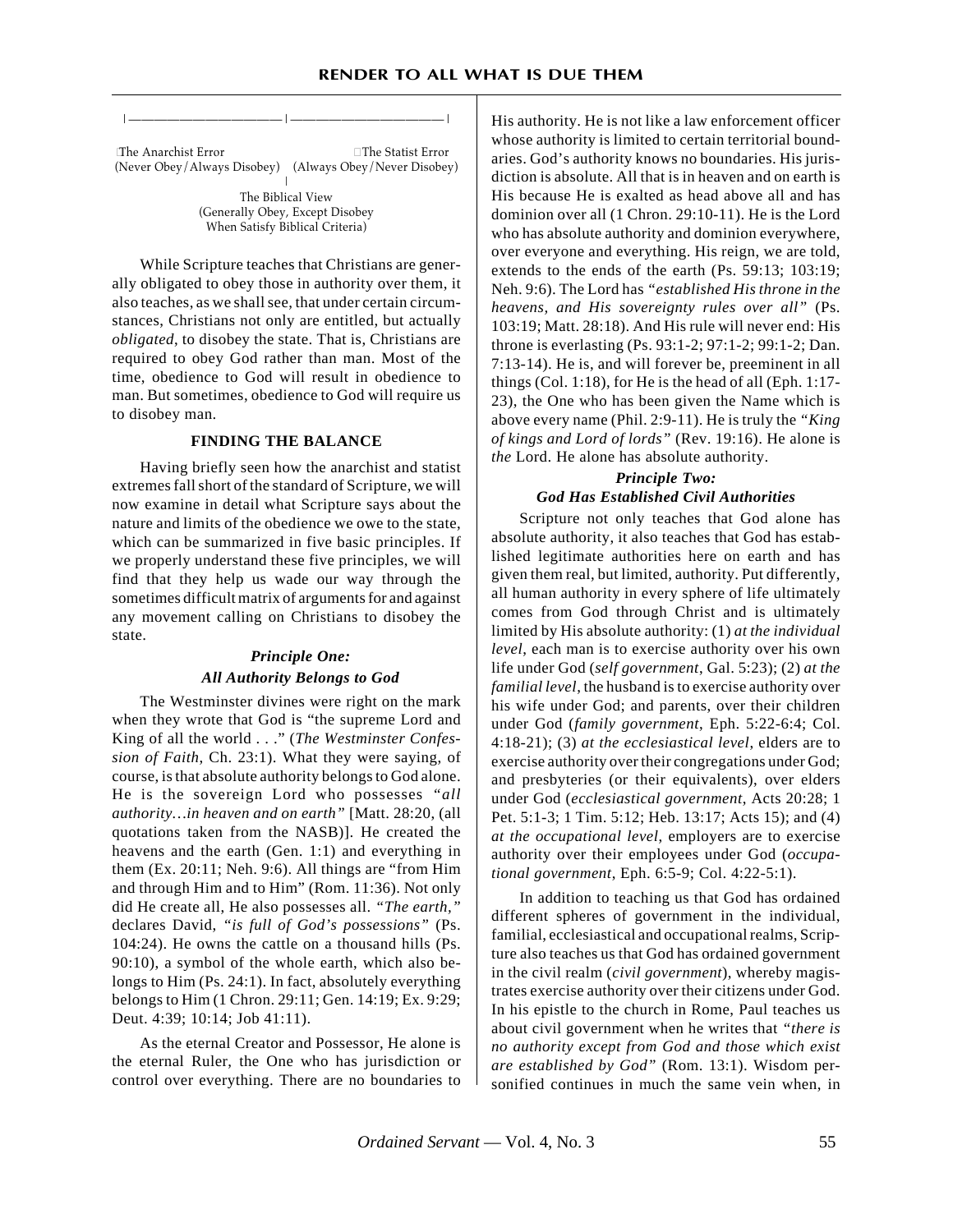Proverbs, she declares, *"By me kings reign, and rulers decree justice. By me princes rule, and nobles, all who judge rightly"* (Prov. 8:15-16). God is the one who *"establishes"* one ruler and *"removes"* another (Dan. 2:21; Ps. 75:6-7), for He is the Most High who rules the kingdom of men and *"bestows it on whom He wishes"* (Dan. 4:17). Rulers are given their authority by God (Jn. 19:11).

In fact, it is precisely because God vests civil rulers with legitimate authority that Scripture elsewhere refers to them as *"gods"* (Ex. 21:6, 22:8, Ps. 82:6), *"ministers"* (Rom. 13:4) and *"servants"* (Jer. 27:6, Rom. 13:6). These exalted titles are bestowed on them not because they are deities or clergymen, but because they receive their authority to rule from God Himself. They are vested with divine authority from God and are to rule in a representative capacity for Him. According to Scripture, then, rulers do not rule by chance, fortune or happenstance; nor do they rule because of some contrived "social compact" or even because of "the will of the governed." Ultimately, they rule because God has ordained and established their rule by His sovereignty and upholds their rule by His providence. Succinctly put, God *"hath ordained civil magistrates to be under him over the people"* (*WCF*, Ch. 23:1).

# *Principle Three: Christians are Generally Obligated to Obey Civil Authorities*

Because God has established civil authorities and vested them with legitimate, albeit derivative, authority, we are generally commanded to obey them. This general command to obey civil rulers is rooted in the fifth commandment, which teaches, at the most general level, that we are to honor (respect and obey) those in authority over us (*"Honor your father and your mother …"* — Ex. 20:12; Deut. 20:16). While the fifth commandment focuses on one particular type of authoritative relationship in society — that between parent and child — the obligations flowing from the fifth commandment by no means end there.

Properly understood, the fifth commandment teaches us to respect and obey those God has put in authority over us. The basic idea behind the fifth commandment is obvious: just as children are to obey their parents, so we are to obey those whom God has put over us in every sphere of life: wives are to obey their husbands; children, their parents; congregations, their elders; employees, their employers; and citizens, their rulers. To the question, "What does the fifth commandment require of me?" the Heidelberg Catechism correctly answers:

"The fifth commandment requires that I show all honor, love, and fidelity to my father and mother, and to *all in authority over me*; submit myself to their good instruction and correction; and also bear patiently with their weaknesses and shortcomings, since it pleases God to govern us by their hand (Q. 104, emphasis added).

And the Westminster Shorter Catechism teaches us that the fifth commandment

"…requireth the preserving the honour and performing the duties belonging to every one, in their several places and relations, as superiors, inferiors, or equals."

In other words, the fifth commandment teaches us about how to honor those in authority over us in every sphere of our lives and the duties we are to perform as we submit to them.

Even though the fifth commandment, standing alone, would be sufficient to impose a general obligation on us to obey civil rulers, Scripture quite explicitly teaches us the same truth in other passages. Proverbs 24:21, for instance, commands such obedience: *"My son, fear the Lord and the king. Do not associate with those who are given to change."* Far from running with rabble-rousers ("those who are given to change"), we are to fear God and those He has put over us. In Titus 3:1-2, Paul commands Christians to

*"…be subject to rulers, to authorities, to be obedient, to be ready for every good deed, to malign no one, to be uncontentious, gentle, showing every consideration for all men."*

Along the same lines, Peter commands the readers of his first epistle:

*"Submit yourselves for the Lord's sake to every human institution, whether to a king as the one in authority, or to governors as sent by him for the punishment of evildoers and the praise of those who do right. For such is the will of God that by doing right you may silence the ignorance of foolish men. …Honor all men; love the brotherhood, fear God, honor the king"* (1 Pet. 2:13-17).

As opposed to cursing rulers (Ex. 22:28; Eccles. 10:20; 2 Pet. 2:10; Jude 8), Peter tells us to honor them and to submit to them. Paul adds that we ought to pray for them, as well (1 Tim. 2:1-2). Elsewhere, he expands upon our general duty to honor and submit to civil rulers when he tells us we are required to obey them since by so doing, we are obeying God Himself. In the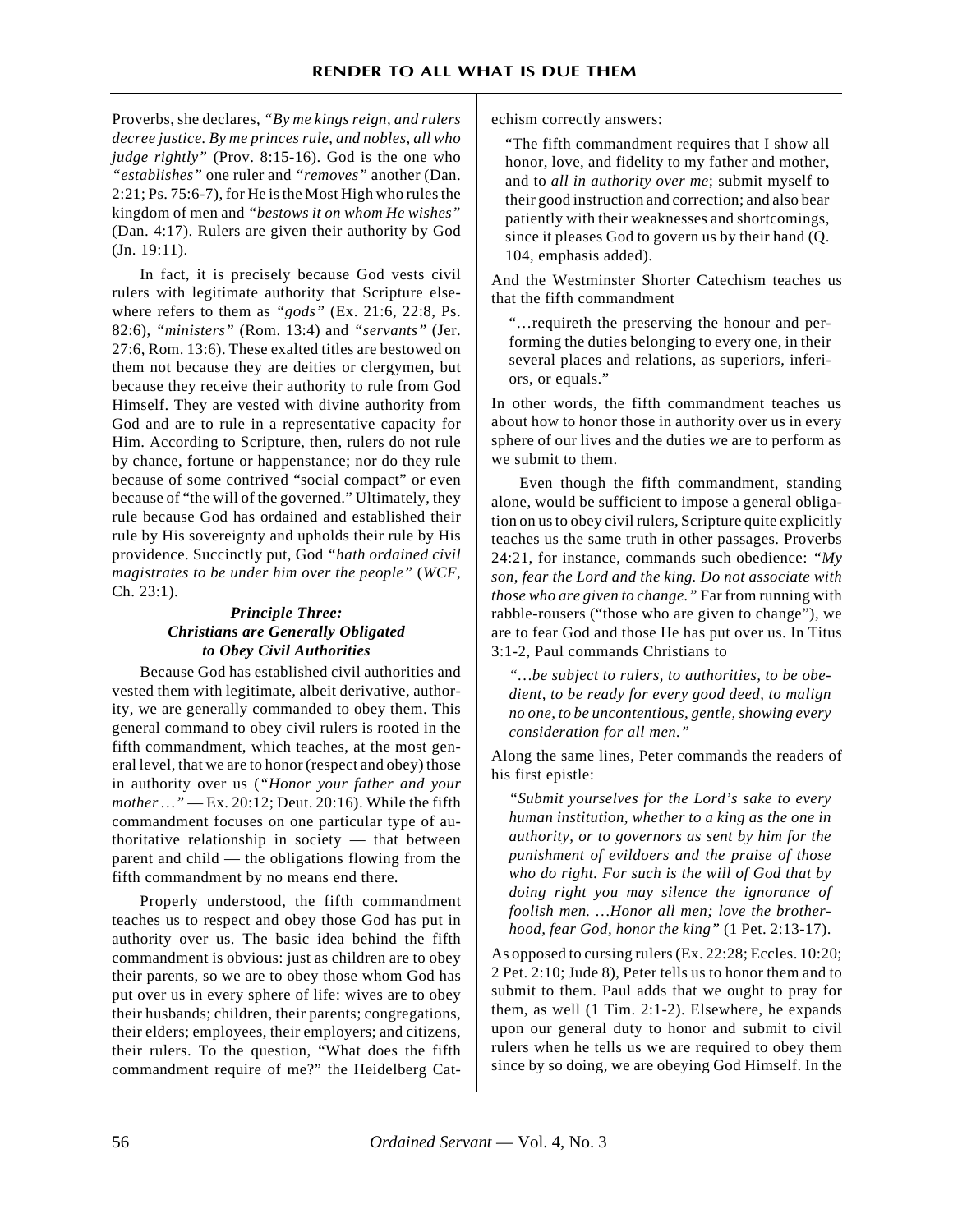first seven verses of the thirteenth chapter of Romans, he writes:

*"Let every person be in subjection to the governing authorities. For there is no authority except from God, and those which exist are established by God. Therefore, he who resists authority has opposed the ordinance of God; and they who have opposed will receive condemnation upon themselves. For rulers are not a cause of fear for good behavior, but for evil. Do you want to have no fear of authority? Do what is good, and you will have praise from the same; for it is a minister of God, an avenger who brings wrath upon the one who practices evil. Wherefore it is necessary to be in subjection, not only because of wrath, but also for conscience's sake. For because of this you also pay taxes, for rulers are servants of God, devoting themselves to this very thing. Render to all what is due them: tax to whom tax is due; custom to whom custom; fear to whom fear; honor to whom honor."*

Paul and Peter not only inform us that generally we are to obey civil authorities; they also tell us why we are to do so. First, we are to obey civil rulers as a general rule because they have been ordained by God and because God commands us to obey them. Generally speaking, to obey civil rulers is to obey God, and conversely, to disobey them is to disobey God. That is why the apostle writes that *"he who resists authority has opposed the ordinance of God"* (Rom. 13:2). Peter goes so far as to classify those who *"despise authority"* with those who *"indulge the flesh"* (2 Pet. 2:10). Obedience to civil rulers is thus a moral duty binding upon the conscience of the true believer (Rom. 13:5).

Second, we ought to obey civil authorities because those who unjustifiably disobey may very well be punished by the state (i.e., suffer the wrath and perhaps the "sword" of the state — Rom. 13:3-4). They may also subject themselves to divine punishment (i.e., they will receive a sentence of *"condemnation upon themselves"* — Rom. 13:2).

Third, God commands us to obey civil rulers because obedience generally provides a sound Christian testimony. In the words of Peter, when we obey rulers, we *"silence the ignorance of foolish men"* (1 Pet. 2:15).

Notice, as well, that Paul and Peter are indifferent to the particular form of government in power at a given point in time. We are commanded to obey the *de facto* government, no matter what form it may take. As the Protestant Reformer, John Calvin, reminds us:

"…obedience is due to all who rule, because they

have been raised to that honour not by chance, but by God's providence. Most people are in the habit of inquiring too closely by what right power has been attained, but we ought to be satisfied with this alone, that we see that they exercise power. Thus Paul cuts off the handle of useless objections when he declares that there is no power but from God.*"* [*Calvin's Commentaries: The Epistles of Paul the Apostle to the Romans and to the Thessalonians* (Rom. 13:3)].

Whether the government is a monarchy, oligarchy, aristocracy, republic, democracy, some combination thereof, or something altogether different, is simply beside the point. Generally, we are to obey whatever power God has ordained precisely because it is ordained by Him.

### *Principle Four: Scripture Does Not Permit Christians to Disobey Unjust Civil Authorities Who are Evil or Who Merely Permit Evil*

So far we have seen that God possesses absolute authority, vests civil rulers with legitimate authority, and commands us generally to obey such rulers. This general obligation to obey civil rulers applies even when they may permit evil in our midst. To be sure, Scripture admonishes rulers to rule justly and righteously. Toward that end, they are to render careful judgment for the Lord and fear the Lord (2 Chron. 19:5-7); rule righteously in the fear of God (2 Sam. 23:3); show discernment, worship, and do homage to the Son (Ps. 2:10-12); deliver the oppressed and those led away to death (Ps. 82:1-4, Prov. 24:11-12; 28:16); rescue the needy and the destitute (Deut. 1:16-17); judge impartially and turn their faces from bribes (Deut. 16:19; 2 Chron. 19:7); hate unjust gain (Prov. 28:16); and punish the disobedient while encouraging the obedient (Rom. 13:3; 1 Pet. 2:14). In short, they are *"to do justice and righteousness"* (2 Chron. 9:7-8; Jer. 22:3). The only way they can do so, though, is by ruling in accordance with God's standard of justice and righteousness as revealed in Holy Scripture which is a transcript of the justice and righteousness of God.

Despite these admonitions, no human ruler will ever perfectly obey God's perfect standards of justice and righteousness as revealed in Holy Scripture. Often, in fact, rulers are unjust and permit injustice to reign supreme. Sometimes God even raises a wicked ruler to judge His people (Job 34:30; Hos. 13:11; Is. 3:4, 10:5; Deut. 28:29).

But what is our responsibility to rulers who fall short of their divine mandate by being or permitting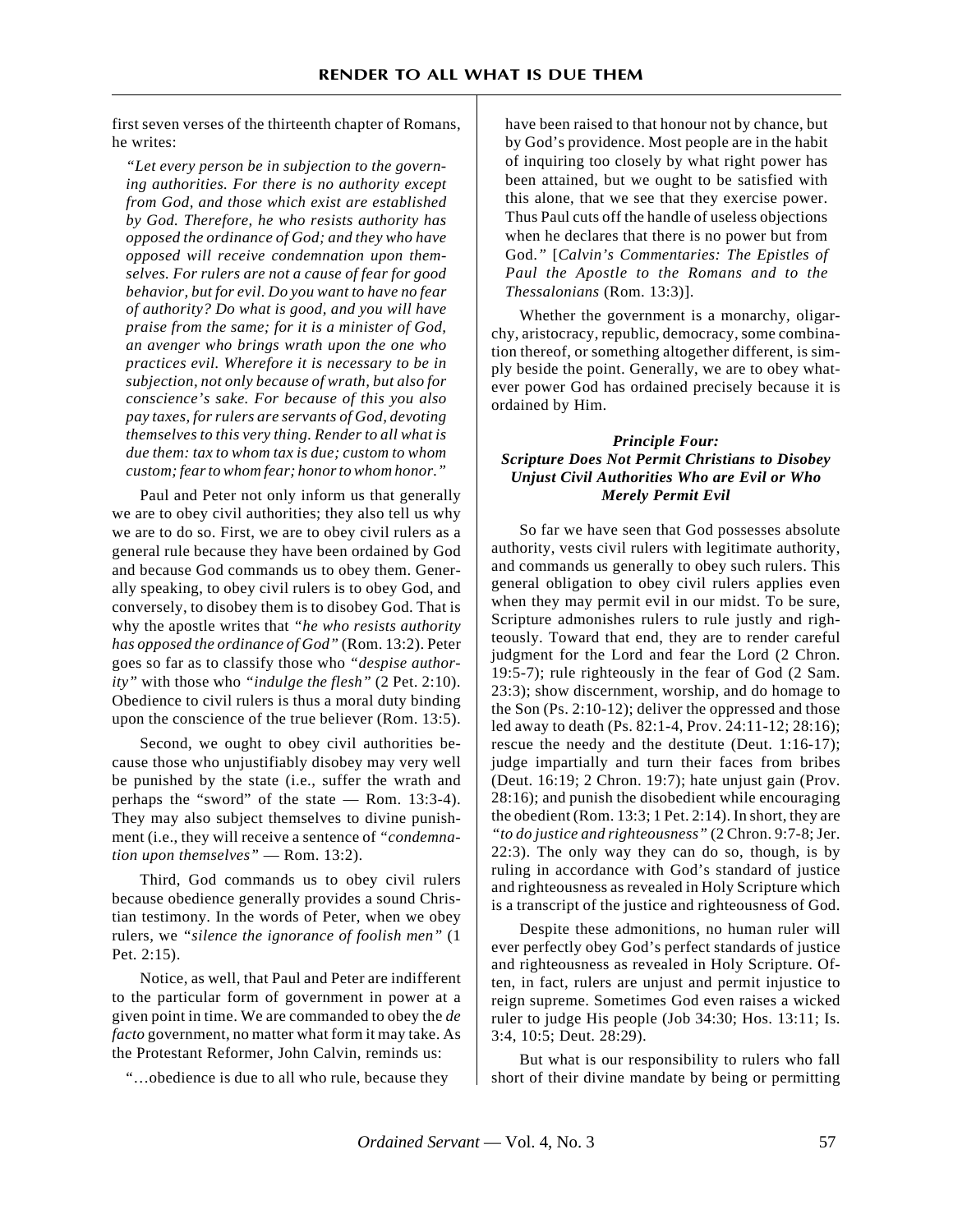evil? Some Christians have asserted that we may actually disobey rulers who are evil or who permit, rather than command, evil. On the contrary, Scripture nowhere permits Christians to disobey rulers who are evil or who merely permit evil. When the state permits, instead of commands, evil, Christians can avail themselves of every legal means of effecting a godly end or of protesting or reforming the permitted evil. But they do not have a biblical prerogative to turn state-permitted evil into a license to rebel against the state. God clearly commands Christians to submit to rulers who permit, instead of command, evil.

As we have already seen, our general duty is to obey civil rulers. This general duty means that obedience is the rule, and disobedience, the exception. In addition to our general duty to obey civil rulers, several biblical examples, recorded in Scripture for our instruction (Rom. 15:4), teach us to submit to rulers who may permit evil or who are personally evil themselves.

To begin with, Scripture introduces us to the notso-venerable King Saul, the first king of Israel. Toward the end of his reign, Saul was bent on wickedness. Even though David had already been anointed as the king-elect, even though Saul pursued David's very life, even though David justifiably could have taken Saul's very life in defense of his own life, David, inspired by the Holy Spirit, declares *"…who can stretch out his hand against the Lord's anointed and be without guilt?… As the Lord lives, surely the Lord will strike him, or his day will come that he dies…The Lord forbid that I should stretch out my hand against the Lord's anointed"* (1 Sam. 16:9-13; 24:6, 11; 26:9-11). Hence, even though Saul was wicked and abused his God-given authority by seeking David's life, David refused to lift his hand against Saul because he realized that to lift his hand against the Lord's anointed was to lift his hand against the One who anointed him: the Lord of Hosts. Instead of rebelling against the unjust Saul, David knew that Saul had been ordained by God and that vengeance belonged to God alone.

Not only does Scripture tell us that David refused to rebel against Saul by slaying him, Scripture also teaches us that God's people were to submit to Nebuchadnezzar, the same wicked ruler who oppressed them by taking them into captivity in Babylon. Nebuchadnezzar was a wicked ruler who permitted evil of all kinds. Nonetheless, Scripture declares in Daniel 2:21, 37-38:

*"[I]t is He [God] who changes the times and the epochs; He removes kings and establishes*

*kings…You, O King [Nebuchadnezzar], are the king of kings, to whom the God of heaven has given the kingdom, the power, the strength and the glory; and wherever the sons of men dwell, or the beasts of the field, or the birds of the sky, He has given them into your hand and has caused you to rule over them all."*

Although Nebuchadnezzar was a wicked tyrant, he was nonetheless ordained by God and was, for that reason, the servant of God. All nations, he was told by the prophet, would serve him, and any nation that refused to serve him would be cursed by God (Jer. 27:5-8, 17). In addition to being raised by God and called God's *"servant,"* the wicked Nebuchadnezzar was also to be supported by the prayers of the people he conquered. After being taken captive into Babylon, the people of God were commanded to pray for the very tyrant who captured them and took them into captivity: *"And seek the welfare of the city where I have sent you into exile, and pray to the Lord on its behalf; for in its welfare you will have welfare"* (Jer. 29:7).

Then there is the example of Nero, perhaps one of the most wicked tyrants the world has ever known. As the fifth Roman emperor after Julius Caesar, Nero died in A.D. 68. As such, he was the emperor who was most likely on the throne when Paul wrote Romans and Titus and when Peter wrote his first epistle. Yet in Romans, Titus, and First Peter, Paul and Peter commanded Christians to obey civil government. In fact, Paul and Peter wrote to quell any insurrectionism or revolutionary ambition on the part of the apostolic church. Even assuming that Romans was written between A.D. 55 and 59, several years before Nero's famous bloodbath of A.D. 64, the Roman Empire was far from "model" at that time. Even before A.D. 64, Rome was no heaven on earth. The Roman Empire permitted all sorts of evil, including abortion and oppressive taxation. Yet even though Roman emperors permitted abortion and exacted oppressive taxes from their people, New Testament writers did not issue a call to armed revolution. Nor did they call on private citizens to take up the sword of the state. In fact, they never even came close to issuing a call to civil disobedience or tax resistance. Rather, they explicitly commanded Christians to obey, and to pay taxes to, the very civil authorities who permitted abortion, exacted oppressive taxes, and promulgated other evil statutes and decrees. Scripture, then, takes great pains to teach us that we must obey civil rulers who may even permit evil.

Thus, Scripture provides no safe harbor for those who teach that Christians may disobey rulers who merely permit evil, or who may use otherwise lawfully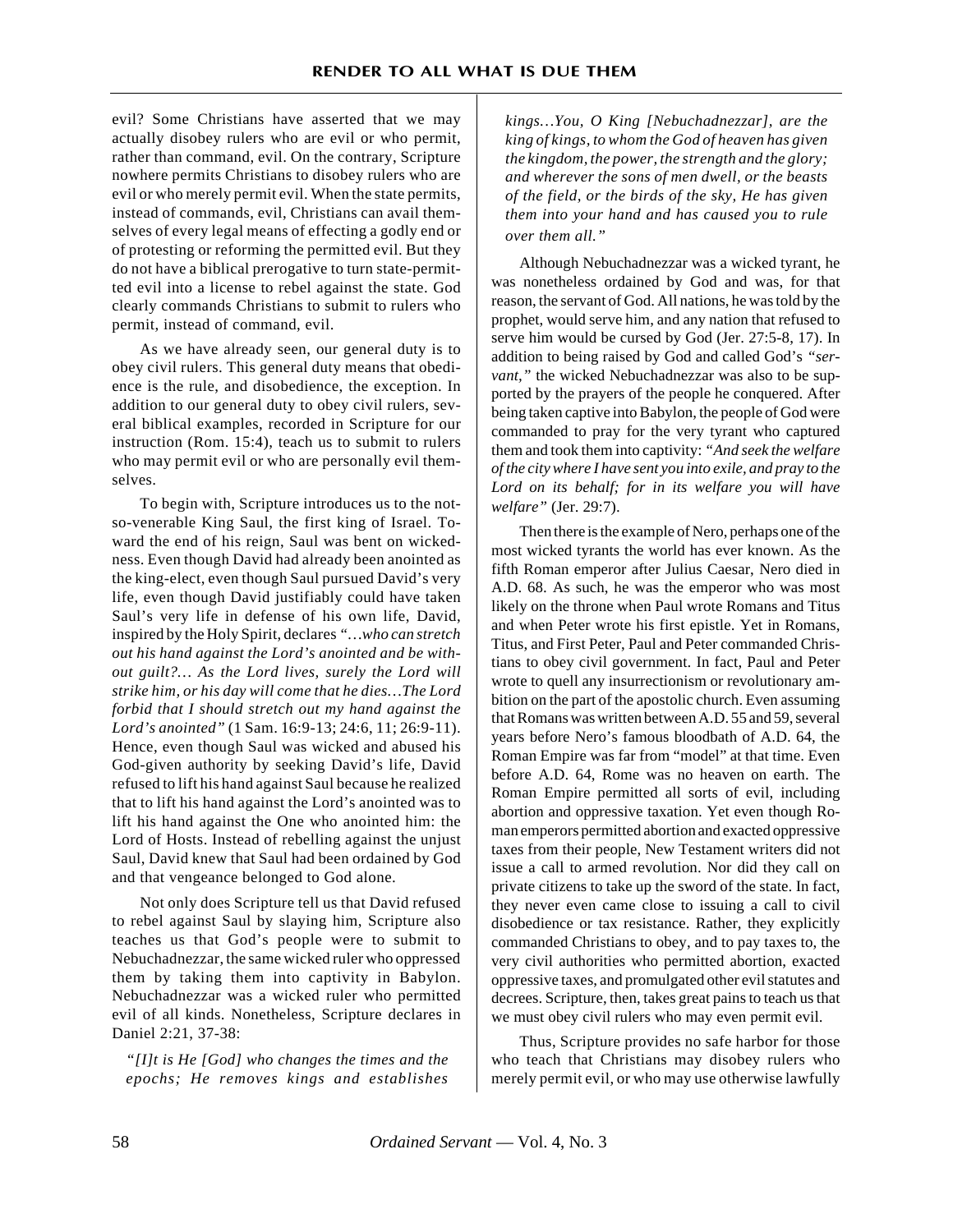collected taxes for evil purposes. On this score, Calvin rightly observes that the propensity of rulers to sin and to allow others to sin is no reason for Christians to fail to submit to them. Because God has appointed rulers, Calvin writes that however much they may fall short of their divine appointment, the Christian must not on that account cease to cherish what belongs to God.

Elsewhere he writes that although civil rulers often depart from their duty to encourage good and punish evil,

"…we must still render them the obedience which is due to rulers. If a wicked ruler is the Lord's scourge to punish the sins of the people, let us reflect that it is our own fault that this excellent blessing of God is turned into a curse." [*Calvin's Commentaries: The Epistles of Paul the Apostle to the Romans and to the Thessalonians* (Rom. 13:3)]

Again, in his commentary on 1 Peter 2:13-16, Calvin encourages Christians to obey rulers who may even be enemies of Christ. After admitting that such rulers abuse their God-given authority, Peter still exhorted the Jews *"…to show respect to the civil power."* Calvin continues by writing:

"It may be objected here that kings and other magistrates often abuse their power, and exercise tyrannical cruelty rather than justice. Almost all the magistrates were like that when this Epistle was written. To this I answer that tyrants and those like them do not do such things by their abuse, without the ordinance of God still remaining in force, just as the perpetual institution of marriage is not subverted even though the wife and the husband behave in an unseemly way. However men go astray, the end fixed by God is unchanged in its place." [*Calvin's Commentaries: The First and Second Epistle of Peter (1* Pet.  $2:14$ )

To illustrate the obligation Christians have to obey overbearing civil rulers who permit evil, Calvin draws our attention to the home. In particular, he focuses on the relationship between a godless husband and a believing wife. A godless husband who is disobedient to the word of God must still be obeyed (1 Pet. 3:1). He may be godless and may practice and permit evil of all kinds, but the institution of marriage endures, and his believing wife is to obey him nonetheless. His wickedness is not an abdication of his authority and does not lead to the dissolution of the marital bond. The same is true of overbearing parents. Although fathers in particular are commanded not to exasperate their children or provoke them to anger (Eph. 6:6; Col. 3:21), even when they do, their children are to obey them (Eph. 6:1; Col. 3:20). An overbearing father is still a parent, and as a parent, he is to be obeyed. Just as an overbearing husband and father is to be obeyed even if he is evil or permits evil, so an overbearing civil ruler is to be obeyed even when he permits evil. It is that simple.

Those who claim that Christians may disobey rulers who fall short of their divine appointment by permitting evil have not thought through the logical implications of their position. Were state-permitted evil to justify disobedience, we could disobey civil rulers all the time, since fallible human rulers, in one way or another, will always fall short of God's perfect justice by permitting evil in one sphere or another. Followed to its logical conclusion, therefore, the notion that state-permitted evil justifies disobedience leads down the slippery slope to continual anarchy and rebellion. Scripture countenances no such position. We ought not to do so either. Perhaps this is why Calvin taught that even tyrants who are "wild savage beasts" ought to be obeyed since there has never been a tyranny which fails to do some good and since "some kind of government, however deformed and corrupt it may be, is still better and more beneficial than anarchy." [*Ibid.*] For these reasons, then, we are commanded to obey rulers even when they may permit evil or even when they may be evil themselves.

# *Principle Five: Christians Are Required to Disobey Man Only When They Are Commanded to Sin and Have No Legal Means to Obey God*

If Scripture neither permits nor requires Christians to disobey civil authorities who merely permit evil, may Christians ever justifiably disobey authorities? An accurate view of God's higher law, unlike the inaccurate views echoing in some corners today, reveals that Christians must disobey civil authorities only when such authorities command them to sin and only when that command to sin leaves Christians with no legal means by which they can obey God. We must be put in a situation where obeying man means disobeying God.

#### *Christians Must be Commanded to Sin*

As we have already seen, Christians are not permitted or required to disobey human authorities when those authorities merely permit or tolerate evil. Rather, those authorities must command Christians to sin. Since we can sin by doing what God forbids us to do, or by failing to do what God commands us to do,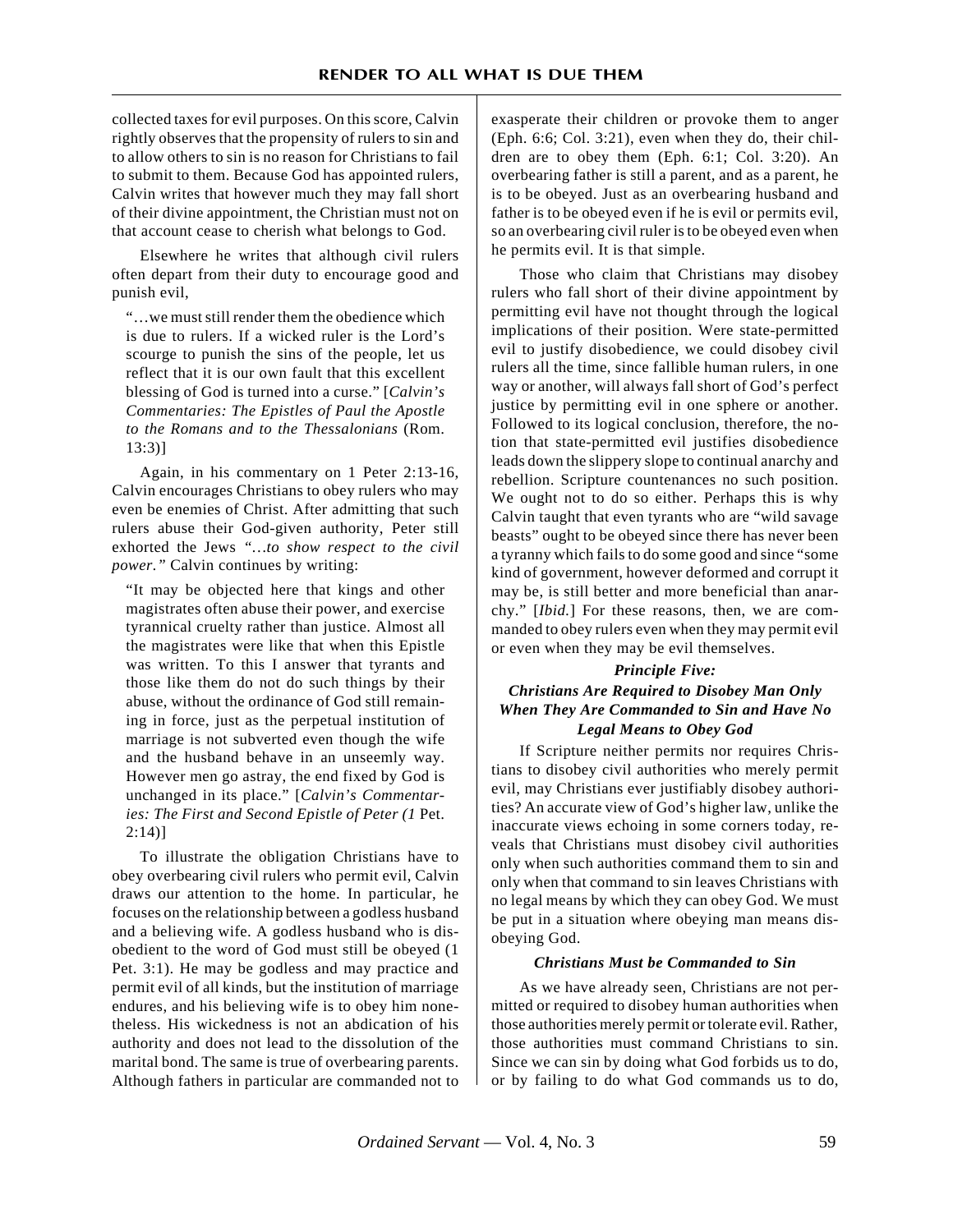Christians must disobey rulers only (1) when they are commanded to do what God forbids (sins of commission), and/or (2) when they are forbidden to do what God commands (sins of omission). This truth comes leaping out of the pages of Scripture.

Recall that Pharaoh commanded the Hebrew midwives and Moses' parents to kill Hebrew male children (Ex. 1:15-22), a command that contradicted the law of God (Gen. 9:6). Exodus 1:22 says that, *"…Pharaoh commanded all his people saying, 'Every son who is born you are to cast into the Nile, and every daughter you are to keep alive.'"* Because God's law forbade unjustified killing, the Hebrew midwives and Moses' parents were commanded to do what God forbade. As such, they were obligated to obey God rather than man. (Actually, Moses's parents may have obeyed the letter of the law by *"casting"* Moses into the Nile!)

Later in biblical history, we learn that the king of Jericho commanded Rahab to turn over the Hebrew spies she was harboring (Josh. 2:3), a command that contradicted God's demand of her in the situation since it would have made her an accomplice to murder. The text explicitly states that *"…the king of Jericho sent word to Rahab, saying, 'Bring out the men who have come to you, who have entered your house…'"* Because she was commanded to sin, she was obligated to obey God rather than man.

We also learn the same Biblical truth from the fire-tested faith of Shadrach, Meshach and Abednego, who were commanded to bow their knees to a false god (Dan. 3:1-30), a command which contradicted the law of God (Ex. 20:3-6). In Daniel 3:4, for example, we clearly see that the three Hebrew youths were commanded to violate Scripture: *"Then the herald loudly proclaimed: 'To you the command is given, O peoples, nations and men of every language, that at the moment you hear the sound of the horn...you are to fall down and worship the golden image that Nebuchadnezzar has set up.'"* Because God forbade idolatry, and because Nebuchadnezzar commanded the Hebrew youths to commit idolatry, the Hebrew youths were obligated to obey God rather than man.

In the pages of the New Testament, we learn that Herod commanded the Magi to report the whereabouts of the Christ child (Matt. 2:1-12) so that Herod could kill the child. Note that God, by special revelation, commanded the Magi not to return to Herod: *"And having been warned by God in a dream not to return to Herod, they departed for their own country by another way"* (Matt. 2:12). Since Herod commanded

the magi to do that which God forbade, the Magi were obligated to obey God rather than man.

The Biblical narrative, then, is exceptionally clear: the Hebrew midwives/Moses' parents, the Hebrew youths, Rahab, and the Magi were all commanded by force of law to do what God clearly forbade. As such, they were obligated to obey God, not man. But Christians are obligated not only to disobey man when they are commanded to do what God forbids, but also when they are forbidden to do what God commands. Think of Daniel. Recall that the satraps of King Darius cajoled him to enact a binding law which forbade others, including Daniel, to pray to anyone other than the king (Dan. 6:1-30). Because Daniel understood that he was to worship God alone, Daniel was forbidden to do what God commanded. As such, he was obligated to obey God rather than man. The same was true of the apostles who were forbidden to evangelize in Jerusalem (Acts 4-5), even though Christ specifically commanded them to do so in Matthew 28:18-20 and Acts 1:8. In Acts 5:28, the Sanhedrin proclaimed: *"…We gave you strict orders not to continue teaching in this name [Jesus]…"* At this juncture, Peter and the other apostles uttered one of the most frequently misquoted verses in all of Scripture: *"We must obey God rather than man"* (Acts 5:29).

Those who appeal to Acts 5:29 to justify their civil disobedience rarely understand the true meaning of this text. As we have already seen, Christians may not disobey rulers who merely permit evil. Many who advocate Christian disobedience interpret this verse to mean that any time man's law falls short of God's law, we may disobey man and obey God. But is that what Acts 5:29, understood in context, really teaches?

Read in context, Acts 5:29 teaches that when one is put in a position where he must either choose between obedience to God or obedience to man, he must then obey God rather than man. In other words, in order to disobey man, the Christian must face a genuine dilemma: the command to sin must leave the believer with no choice but to obey the one or the other—*either* God *or* man. Hence, Acts 5:29, rightly understood, teaches us that the believer is obligated to disobey man's law only when man's law truly contradicts God's law, that is, only when the Christian is put in a position of choosing between man's law or God's law. Of course, this is just another way of saying that before any Christian disobeys the state, he must not have any legal means by which he can obey God.

*Christians Must Not Have Any Legal Means by which They can Obey God*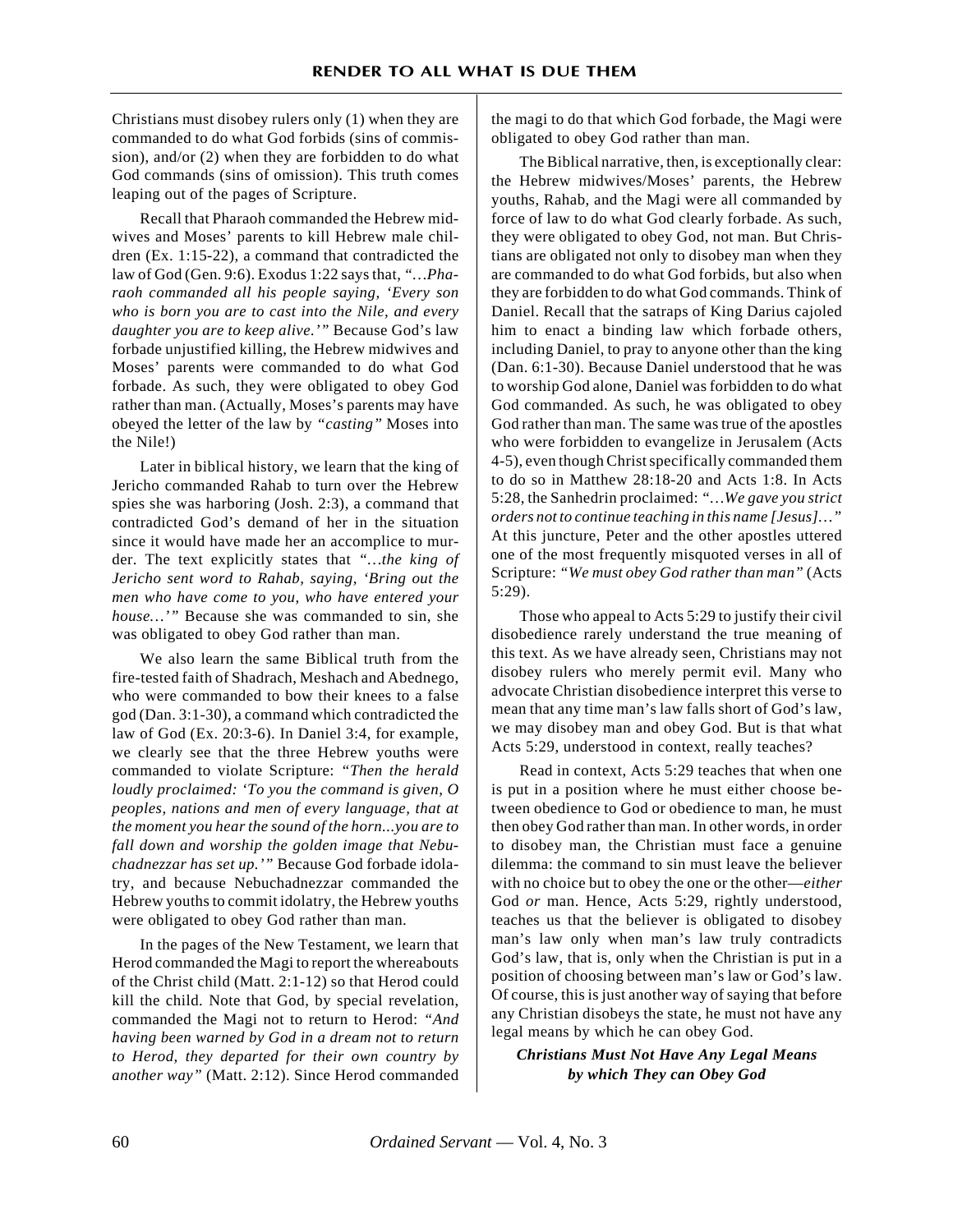Just as Scripture teaches that Christians who disobey rulers must be commanded to sin, so it also teaches us that those who disobey must have no other legal means by which they can obey God. As we saw above with Acts 5:29, the Christian is obligated to disobey the state only when he faces a situation in which he must choose between obeying God or man, when there is no other option. Remember that in Acts 1:8, Christ commanded the apostles to evangelize specifically in Jerusalem, then in Samaria, and then in the remotest parts of the earth. In Acts 4-5, the Jewish authorities forbade the apostles to evangelize in Jerusalem as Christ had specifically commanded. They had no alternative but to disobey man and to obey God. Obedience to man would have meant disobedience to God.

We have already seen that God established civil rulers and commands us to obey such rulers, even when they permit evil. If Scripture really teaches us that our general obligation is to obey those in authority over us, then obedience is the general rule and disobedience, the exception. Hence, Christians must try to work within the system before they resort to rebelling against it. If, for example, saving the life of the unborn is your goal, and you can save life legally, then as a Christian you must forego illegality and save life legally. Disobedience, for the Christian, is always a last resort.

This important truth, though, not only follows from an accurate interpretation of Acts 5:29 and by good and necessary consequence from the presumption of obedience to the state already discussed at length in this article, it is also taught in a number of passages. One need only think of Moses' confrontation with Pharaoh (Ex. 5:1-21), Ezekiel's legal public protest (Ezek. 4:1-5:17), Daniel's diplomatic request (Dan. 1:8-16), Obadiah's legislative reform (1 Kg. 18:3-16), Esther's self-humiliation (Esth. 5:1-2), Peter and John's defense before the rulers, elders and scribes (Acts 4:1- 20); and Paul's judicial appeal to Caesar (Acts 25:1- 27) to name only a few illustrations. While it is true that many of the individuals named above eventually turned to disobedience, they first tried to work within the system before they rebelled against the system.

Against this backdrop, George Grant has rightly observed that a "veritable arsenal of Scriptural tactics has been supplied to the believer in order to stay him from the last resort of rebellious confrontation." With poetic prose, Grant continues by asserting:

"Though tyranny may incline zealous disciples toward…activism, though godlessness may provocate grief in their bowels of compassion, though the barbarism of inhuman humanism may rankle their wrathful ire, believers have a Scriptural mandate to do God's work, God's way, in God's time…To advocate civil disobedience before the exhaustion of alternate resistance is to thwart God's redemptive program and the rule of law." [*The Changing of the Guard*, p. 159.]

In our era, it seems that many well-intentioned believers have forgotten this all-important truth. But no matter how many forget or attempt to minimize this truth, it nonetheless cuts to the quick any "Christian" movement which prematurely resorts to disobeying the state. Instead of allowing our activism, compassion, and ire to lead us down the path of unwarranted disobedience to the state, Christians who are true to Scripture must seek to channel that activism, compassion, and ire toward fully exhausting their legal alternatives before they resort to disobedience. We are required to disobey man only when obeying man requires us to disobey God.

### **SUMMING IT ALL UP**

While Christian proponents of civil disobedience often tout a "higher law," this brief survey has shown that their actions often reveal a profound misunderstanding and misapplication of that higher law. God's higher law, properly understood, teaches us that God (1) possesses absolute authority, (2) establishes civil authorities, (3) commands Christians generally to obey such authorities, (4) does not permit Christians to disobey authorities merely because they are evil or may permit evil, and (5) requires Christians to disobey authorities only when such authorities command them to sin and only when that command to sin leaves them with no legal means by which they can obey God.

In light of this accurate view of God's higher law, we will be able to work our way through the arguments for and against any civil disobedience movement. Next time, we will build upon the foundation we have laid in this article as we discuss the sometimes taxing question of our obligation to render to Caesar what is Caesar's.

**David G. Hagopian, Esq. is an Attorney with a Los-Angeles-based law firm. He has written other valuable material relating to this subject for** *Antithesis* **[Vol 1, No's 3 & 4], but regrettably this publication is no longer available.**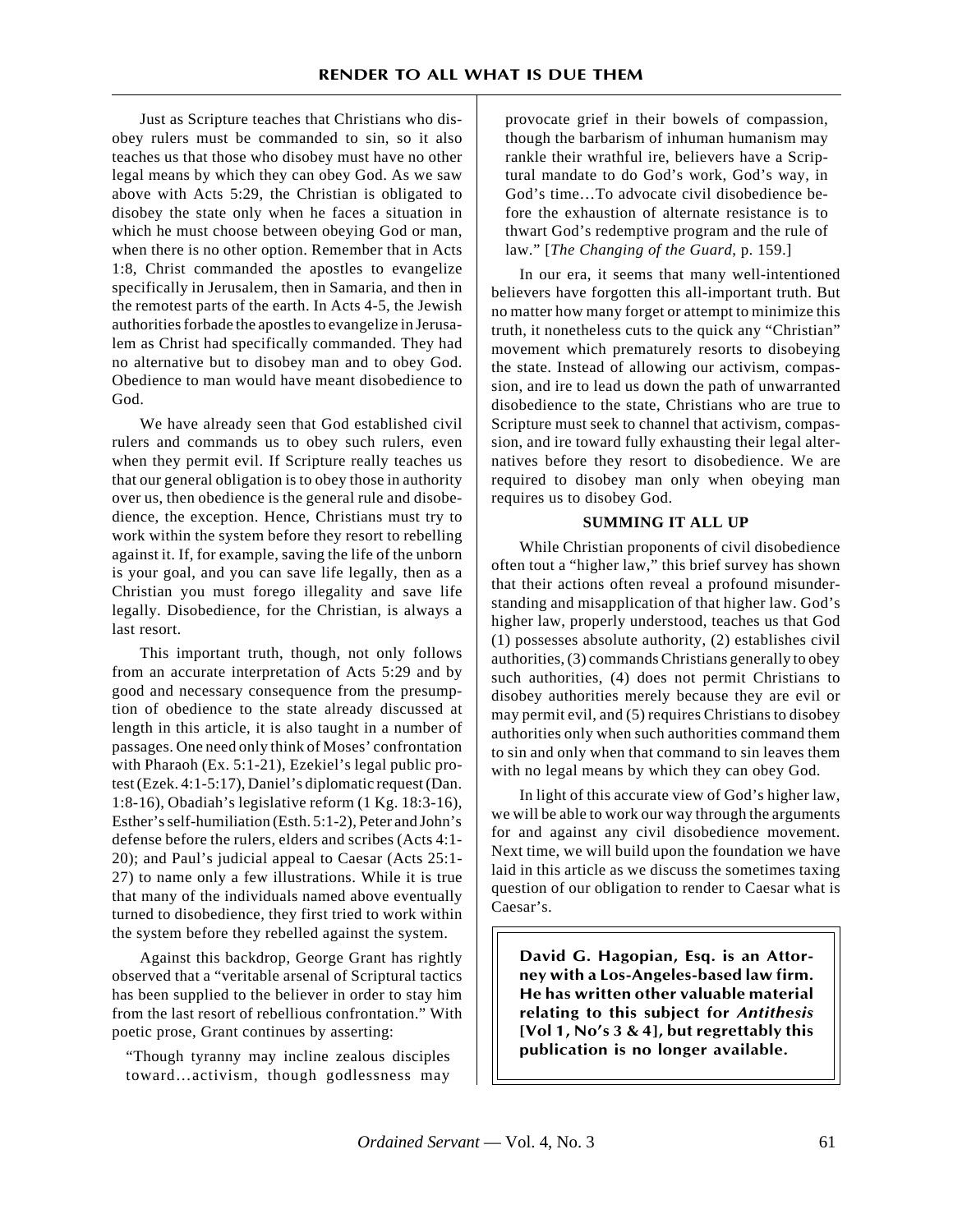# <span id="page-14-0"></span> **THE 'CHRISTIAN SOLDIER' AND 'HUMBLE SERVANT' MODELS: A PARADOX FOR PASTORS?**

**by**

**Rev. Robert B. Needham**

# **I.**

# **INTRODUCTION**

Probably almost none of us Americans—even we who have been blessed with God's gracious salvation and sanctification in Jesus Christ have fully realized the profound effect Greek philosophical thought has had on western society. One of the most pervasive—and problematic—Greek thought patterns is the antithetical concept of "either-or." In many ways we have an instinctive inclination to frame complex issues with an "either-or" format even when it is not legitimate.

For example, we tend to assume that all professing Christians are *either* Calvinists *or* Arminians, when, in fact, many hold to an amalgam of notions taken from both doctrinal systems. The fact that such eclectic thinking is neither logically or theologically consistent is beside the point. When have Americans, in significant numbers—except in the earlier times, when influenced by Puritan thought—concerned themselves with drawing consistent conclusions from sound and consistent presuppositions anyway?

Thus we tend to think that parents either should (*always*) spank their children, or *never* spank their children; that pastors should be *either* strong aggressive leaders *or* humble servants of their sessions; *either* that God is absolutely sovereign, *or* that man is wholly responsible; *either* that wives should submit without exception to their husbands *or* that spouses should have unqualified "equality"; *either* that parents should not interfere with their teenagers freedom of expression at all *or* that they should exercise complete control over their teen's activities, and so on.

 I hope these few illustrations serve to make the point that many important issues of life have more than one facet, and that either oversimplified position (the left ditch or the right ditch exclusively) does injustice to many complex issues, and that a godly "mean" must include elements from both perspectives.

Thus, parents who employ a laissez faire attitude toward their children's "social" activities are as cruel to their children as those parents who smother their offspring with micro-managing every detail of their lives. What is needed, instead, is a godly balance, grounded in a humble dependence on God's word blessed by the sanctifying grace of our Lord Jesus Christ. This alone will provide that wise and knowledgeable parental oversight of maturing children, combined with individually tailored liberties based on each child's demonstrated maturity and capacity for consistently responsible behavior.

However, such wise nurture takes much discipline, prayer, humility and persistent effort. Thus Scripture sometimes calls us to the *"both-and"* perspective rather than an exclusive *"either-or"* approach—especially in matters of life and Christian maturity.

For the record, there are, of course, many clear "either-or" issues in Scripture. We are either adopted sons and daughters of the living God, or sons of the devil. Either we are saved or lost. We are either elect or reprobate. We exercise either repentance unto life and saving faith in Jesus Christ as He is revealed in Scripture, or we don't. In matters of theology—such as the truth of God's redemption—the "either-or" dichotomy is almost always clear cut. But in matters of sanctification it is often the case that what, at first sight, seem to be irreconcilable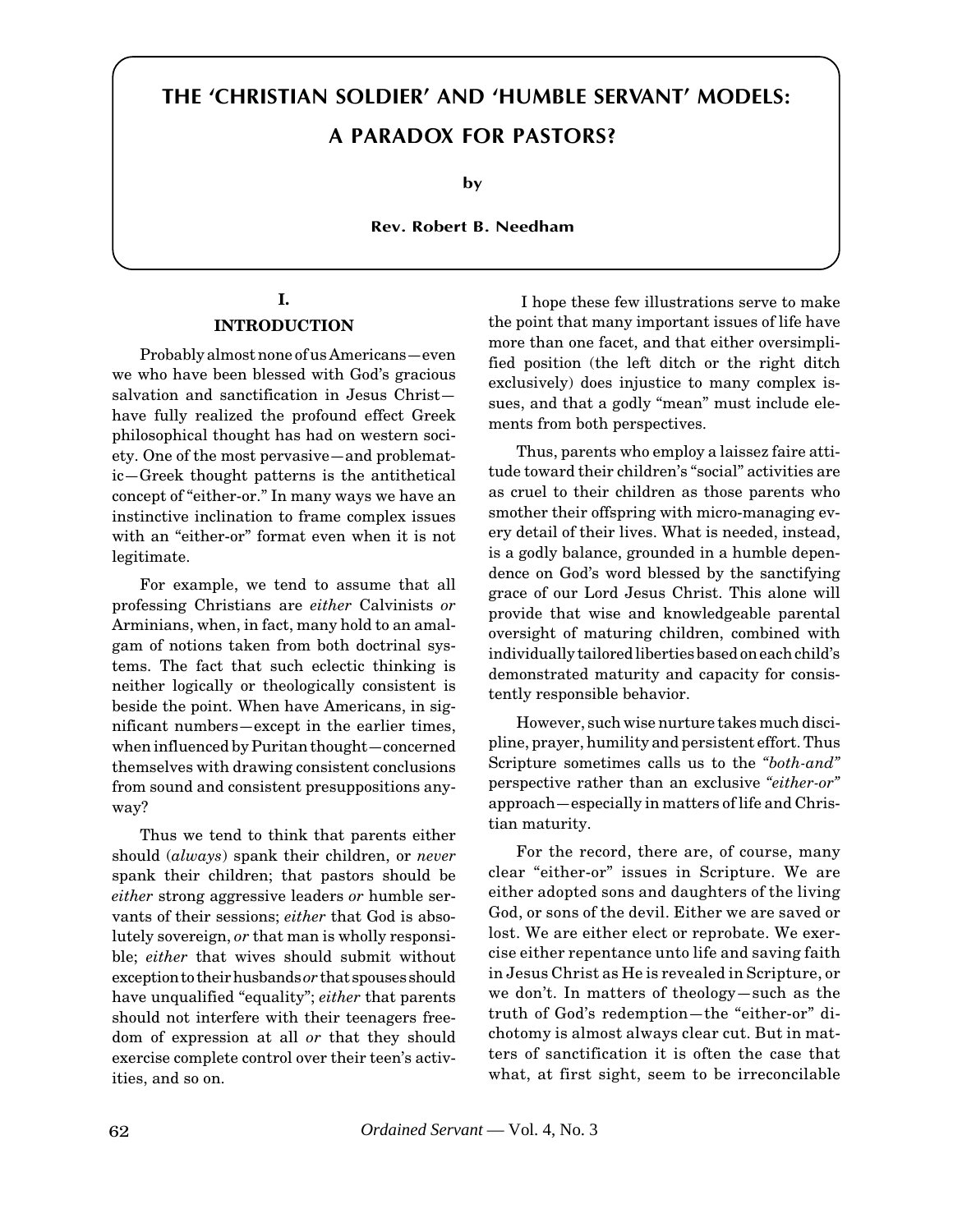opposites are, in fact, equally important aspects of the truth.

(1) "*Wherefore seeing we also are compassed about with so great a cloud of witnesses, let us lay aside every weight, and the sin which doth so easily beset [us], and let us run with patience the race that is set before us,*

(2) *Looking unto Jesus the author and finisher of [our] faith; who for the joy that was set before him endured the cross, despising the shame, and is set down at the right hand of the throne of God.* (Hebrews 12:1-2)

## **II.**

## **THE SOLDIER-SERVANT 'PARADOX'**

 The apparent paradox of the Christian soldier in God's armor, and the humble bondslave of Jesus Christ selflessly following the Savior's suffering servant model—*unless dealt with according to applicable biblical constraints*—will tend to produce believers who follow either the aggressive and, for some, even pushy Christian warrior model or the humble (doormat?) Christian servant model. *Both* the servant *and* the soldier models are commanded in Scripture (e.g. Ephesians 6:10-20 and Matthew 20:25-28 & 23:11). But can they both be followed? Is it actually possible to "live" both models? The answer is "Yes!!" However, we must add one strong qualification, namely that a God-honoring integration and application of both models is *impossible* if we look at one, or both, through secular or cultural "filters." In our culture there is hardly any understanding of the biblical concept *either* of theocentric, God-defined soldiering, *or* theocentric, Goddefined "servanting." Having enjoyed the (sometimes spiritually painful) privilege of serving twenty-one years on active duty with the United States Navy, I am prepared to attest in any public forum, that a grasp of biblical soldiering or biblical servanthood is rare, even among professing believers who are members of the uniformed services.

One terrible example of this theological deficiency is the matter of "pride." Since I am the most familiar with the Navy and Marine Corps, I will confine my illustration primarily to these

two services, although the problem exists just as severely in the Army, Air Force, and Coast Guard.

 Scripture warns us, in the most unambiguous terms, that *God hates pride* in every form and expression.

#### **Proverbs:**

- *6:17 A proud look, a lying tongue, and hands that shed innocent blood,*
- *8:13 The fear of the LORD [is] to hate evil: pride, and arrogancy, and the evil way, and the froward mouth, do I hate.*
- *11:2 [When] pride cometh, then cometh shame: but with the lowly [is] wisdom.*
- *13:10 Only by pride cometh contention: but with the well advised [is] wisdom.*
- *14:3 In the mouth of the foolish [is] a rod of pride: but the lips of the wise shall preserve them.*
- *15:25 The LORD will destroy the house of the proud: but he will establish the border of the widow.*
- *16:5 Every one [that is] proud in heart [is] an abomination to the LORD: [though] hand [join] in hand, he shall not be unpunished.*
- *16:18 Pride [goeth] before destruction, and an haughty spirit before a fall.*
- *16:19 Better [it is to be] of an humble spirit with the lowly, than to divide the spoil with the proud.*
- *21:4 An high look, and a proud heart, [and] the plowing of the wicked, [is] sin.*
- *21:24 Proud [and] haughty scorner [is] his name, who dealeth in proud wrath.*
- *28:25 He that is of a proud heart stirreth up strife: but he that putteth his trust in the LORD*
- *29:23 A man's pride shall bring him low: but honor shall uphold the humble in spirit.*

Christ reinforced this luminous teaching of the Old Testament on three different occasions when He declared that *"He who exalts himself will be abased, but he who humbles himself will be exalted." (Matthew 13:12; Luke 14:11 & 18:14)* The Holy Spirit inspired other New Testament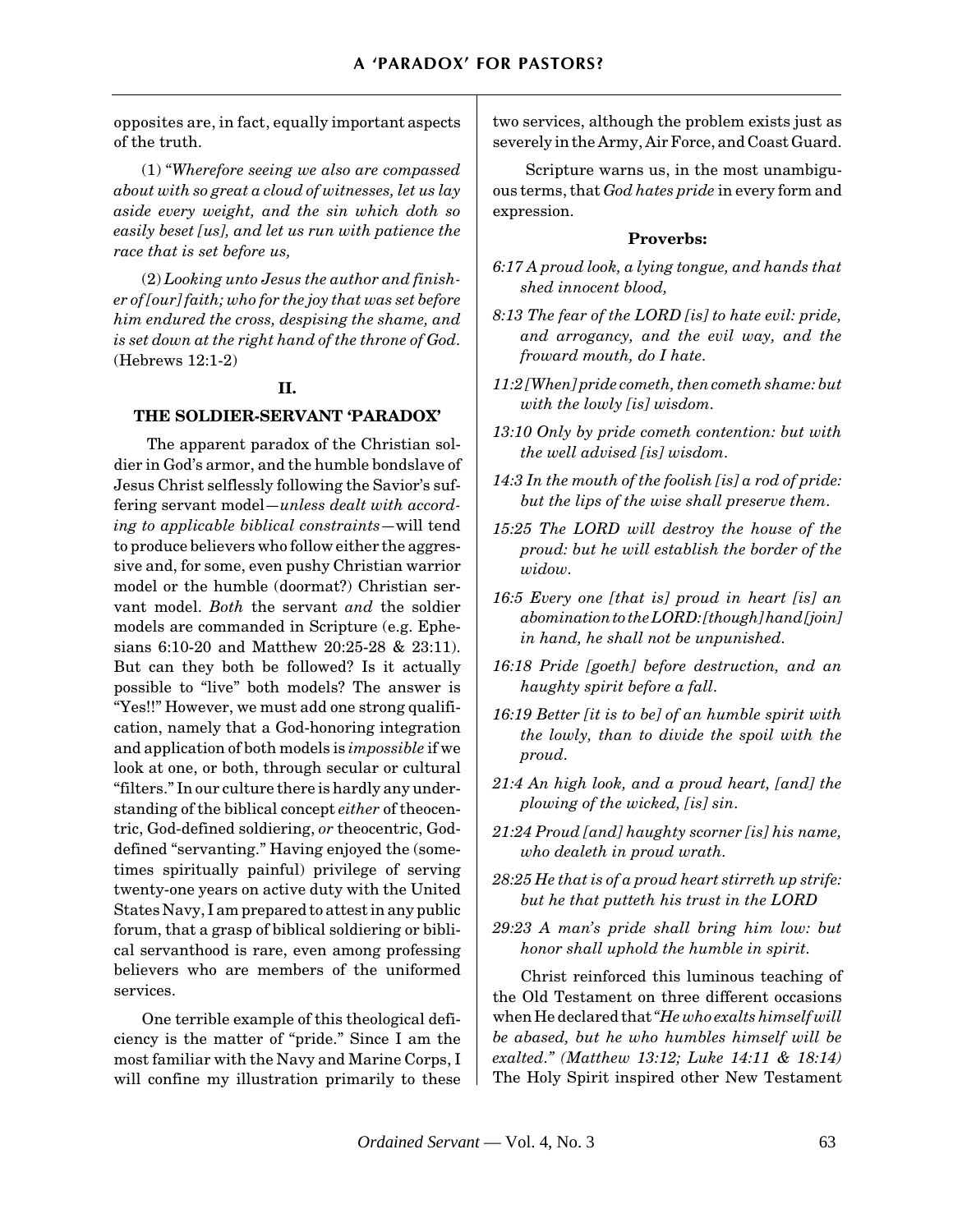authors as well to warn God's people of this deadly and seductive sin. James 4:6 *"...Therefore it says, 'God is opposed to the proud, but gives grace to the humble.'"*

While on active duty, on literally hundreds of occasions when hearing an unsolicited declaration of pride expressed about someone or some thing, I would admonish professing Christians, as well as obvious or covert reprobates and nominal practitioners of generic churchianity, to guard their hearts against the sin of pride. With few exceptions those I confronted would take great umbrage that I would dare to criticize "pride." I admit that pride is now uncritically embraced as the cardinal virtue in America, whereas our ancestors rightly recognized it as the root sin from which all others spring! In sum, Christians, for the most part, showed little or no greater discernment on this matter than pagans! On many occasions, when proposing that the official mottoes of the Navy and Marine Corps (*"Pride and Professionalism"* and *"The Few, the Proud"* respectively) were problematic at best, and corrosive at worst, my remarks again and again were met with anger, defensiveness, bafflement, hurt and almost invariably the plaintive question, "Aren't there any good kinds of pride?" And generally their dismay would increase when I answered? "No." Sadly, one of the most tragic ironies of this "perceptual schizophrenia" was the fact that the Navy's official motto (*"Pride and Professionalism"*) was invented by a staff officer working in the Pentagon Navy Public Affairs Office, a professing Christian who expressed to me genuine amazement to the point of being dumbfounded at the thought that "his" motto, embraced so enthusiastically by the Navy, was actually unbiblical. He later agreed that for years he had habituated this dichotomy in his own thinking—on Saturday afternoons and Sundays thinking like a Christian, and then, from Monday morning to Saturday afternoon, thinking "like a Naval Officer."

With this example of endemic confusion about the sin of pride laid out, let us return to the matter of integrating the soldier-servant concepts in Scripture.

There are so many significant military refer-

ences in both the Old Testament and New Testament, that dealing with them all would be impossible in a paper of this size, so some choices are necessary. In my opinion, the place to begin is with Christ's encounter with the centurion, as recorded in Matthew 8:5-13. What ought to rivet our attention is the fact that Christ, who corrected and admonished many, and did not commend many, acknowledged with some level of real astonishment the expressed faith of a master sergeant in the Roman Army as greater than any He had found amongst the Jews.

While it is noteworthy that Jesus never exhorted the centurion to leave the army (even to this very day one of the cruelest military organizations ever known to man), He clearly approved of the theological and epistemological foundation of that soldier's stunning level of vibrant faith. That concept was (and is) the principle of the usually necessary and refreshing austerity of the military authority system, as functionally expressed in the hierarchy of authoritative ranks. Quite simply, the centurion (unlike most Jews—and, we might add, most Americans who bow before the altar of individualism and independence) understood that he gave orders to those subordinate to him, and obeyed the orders of those ranking superiors in his chain of command.

In all the years I spent with the Navy and Marine corps, I never saw an exception to this fact, namely, that the first reason, above all others for which American servicemen got into trouble with their command—was their reluctance or outright unwillingness to obey orders. Very few personal or family crises I dealt with did not have at their core failure to obey legitimate orders from duly authorized Superiors. In the Chaplain Corps I saw more young chaplains ruin their careers for that reason than all other causes combined. Remember, that "chaplains" are simply ordained ministers, rabbis or priests with military commissions.

Sadly, I believe that in our reformed churches we see the same problem—young ministers who will not submit, graciously, to their Session's oversight; elders and deacons who do not submit to their Session, and members who will not submit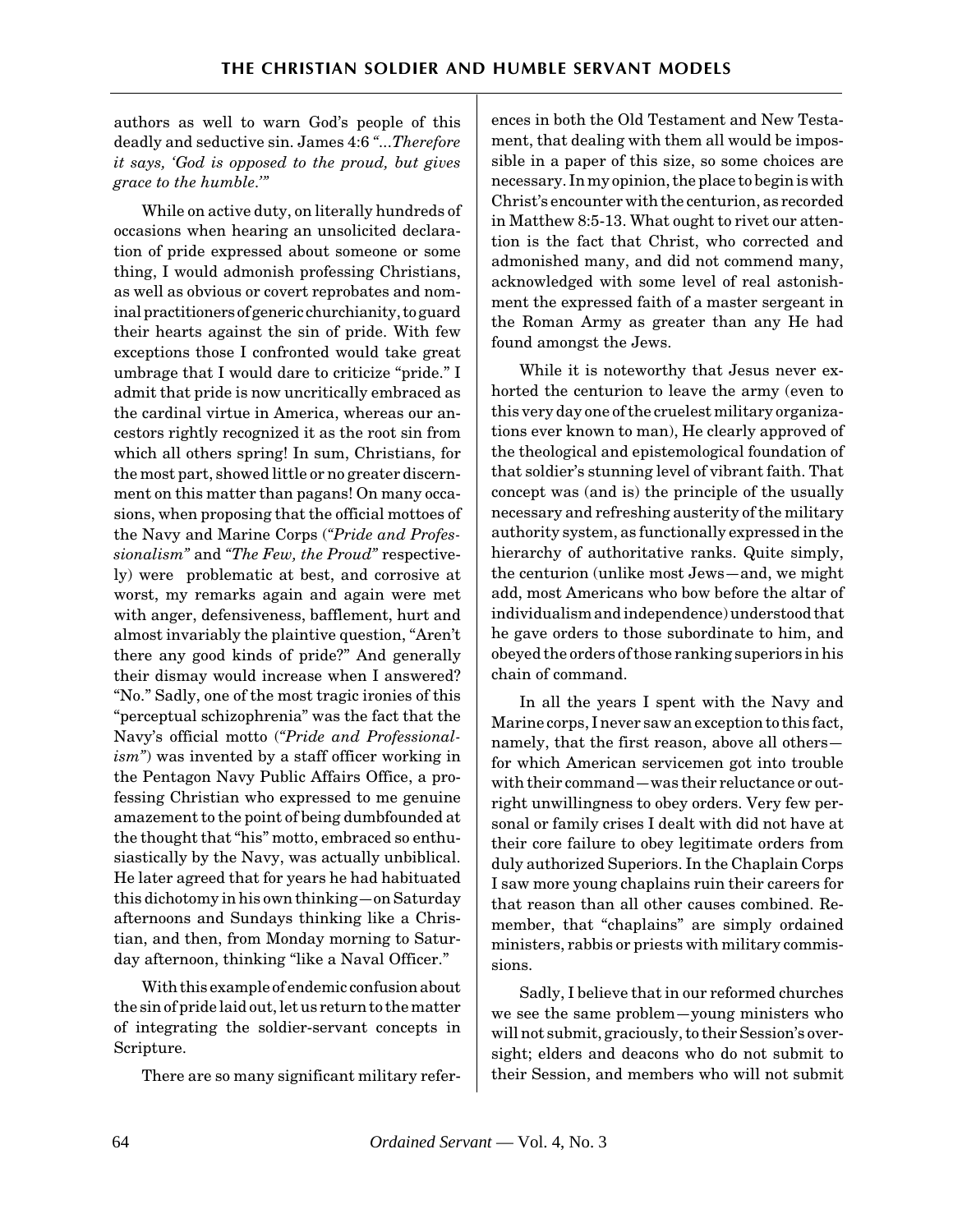to, or even resent the authority and oversight of, the elders. It is easy to forget that the test of true submission is a demonstrated willingness to obey an order or requirement that we don't personally like. (Please don't confuse this with the one proper exception to God's requirement for obedience, namely, when we are told to obey a commandment that is clearly unbiblical and sinful.) Obeying a commandment with which we agree is proper, and in a real sense, commendable, but it does not prove submission.

Other soldiering principles in Scripture are central in secular military service as well as in the army of Jesus Christ, such as the sacrificial self-denial necessary to accomplish basic training, as well as the obvious loss of certain civilian freedoms and privileges. The necessity of proper defensive and offensive equipment is absolutely essential for the successful prosecution of warfare (Ephesians 6:10-17), as is proper strategic and tactical planning prior a decision to avoid or to undertake a campaign (Luke 14:31-32, Proverbs 20:18). Adequate, intense and realistic advanced training is a known necessity if military personnel are not to be demoralized. It also provides them with capable, morally sound and selfless commanders who will lead them well under fire. David's refusal to drink the water brought to him by two of his soldiers is an example of an effective commander's proper regard for his troops. A sad insight into our present military unpreparedness is the loss of that once normative standard for any U.S. military commander, namely that one *always* sees that the troops are properly fed, sheltered, and—where appropriate—paid before taking care of his own personal needs. When I was commissioned in 1968, that was still admired and practiced. When I retired from the Navy in January, 1992, it was, in my considered opinion, rare. Elitist arrogance and even abuse of some of the privileges of rank had become common—as had the growing contempt expressed by enlisted personnel towards their officers.

In the church of Jesus Christ, at the end of the 20th century, we have seen many heartbreaking examples of the sheep being misled and exploited by false shepherds, who treat them more as servants to be exploited, rather than co-laborers to

be cared for, nourished, taught and, yes, trained.

Now let us move over to the servant model. This is a nonnegotiable requirement for those who would "serve" Jesus Christ. Let us note that the verb "to serve" and the noun "servant" come from the same Latin root word "servus"—a slave or serf. We cannot too often remember the words of our Lord Jesus Christ, *"But the greatest among you shall be your servant"* (Matthew 23:4) and *"you know that the rulers of the Gentiles lord it over them, and their great men exercise authority over them. It is not so among you, but whoever wishes to become great among you shall be your servant, and whoever wishes to be first among you shall be your slave; just as the Son of Man did not come to be served, but to serve, and to give His life a ransom for many"* (Matthew 20:25-28).

If you are following the Scriptural line of thought on Biblical servanthood—faithfulness to the master (the one in authority over the servant) becomes the cornerstone of God-approved service. The Gospel of Luke is especially rich in servant concepts. *"That servant who knew his master's will, and did not prepare himself or do according to his will, shall be beaten with many stripes. But the one who did not know it, and committed things deserving of stripes, shall be beaten with few. For everyone to whom much is given, from him much will be required; and to whom much has been committed, of him they will ask the more"* (Luke 12:47-48). This, let us not forget, is part of Christ's application insights at the conclusion of His parable dealing with the differences between faithful and unfaithful servants.

As part of His exegetical treatment of the (for some) puzzling parable of the unrighteous steward (Luke 16:1-8), Christ reiterated a theme which occurred again and again in His teachings—namely, the permanent importance of obedient, submissive, faithful service. "He who is faithful in a very little thing is faithful also in much; and he who is unrighteous in a very little thing is unrighteous also in much" (Luke 16:10).

Now let us return to the military model. The truly effective military leader is not one who postures, struts, and abuses his authority, but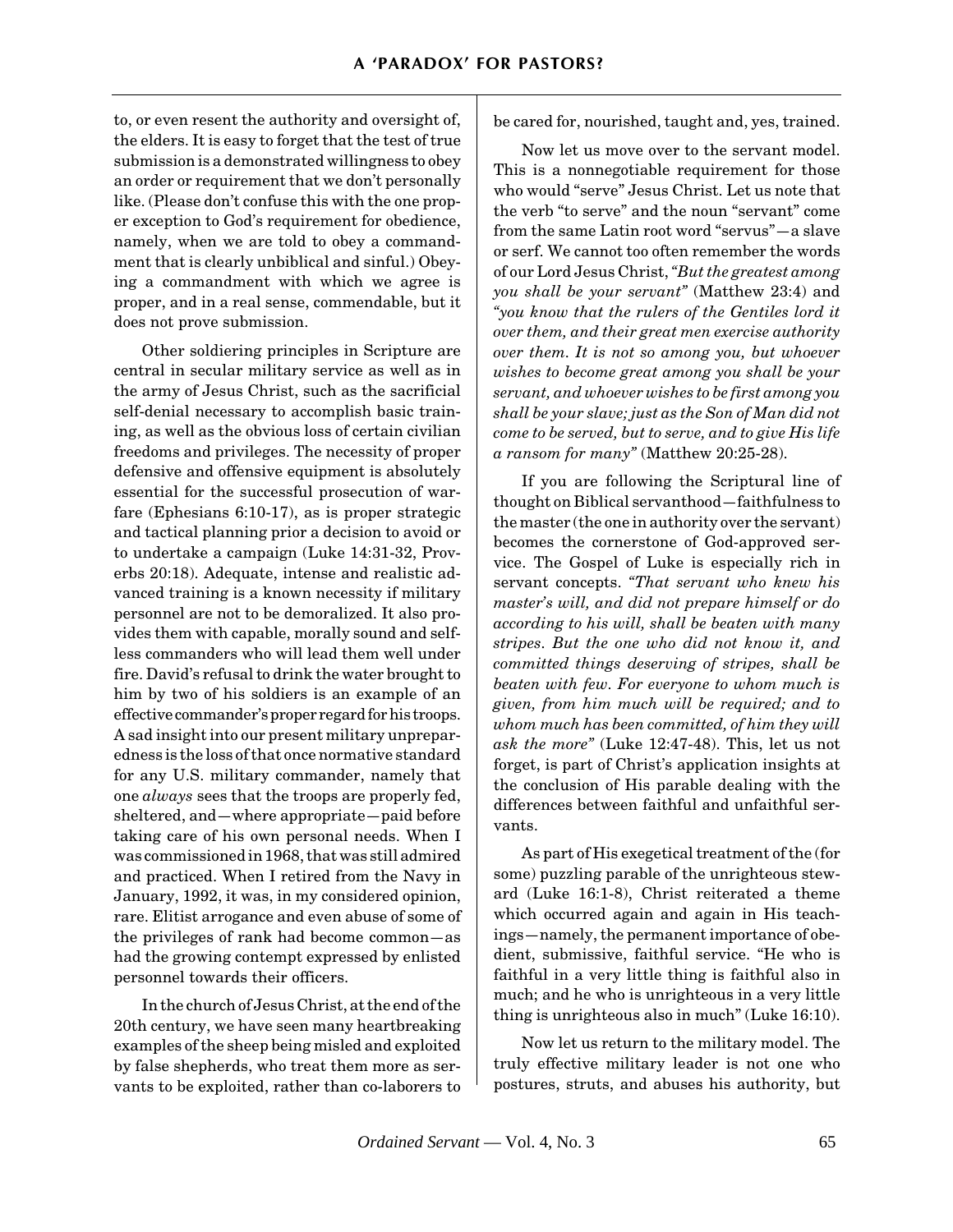one who humbly serves *both* his superiors in the chain of command (obeying with wisdom and alacrity) *and* his subordinates (by caring for them so they can fight effectively in the time of battle). When the final jury on military history reports in, it may well turn out that Joshua was the greatest military leader of all time. Not only did he lead an effective campaign, but he was noted for his personal righteousness. Unlike David, he was not self-corrupted in later life. But most important of all, Joshua knew how to *submit* to his commander in chief. The extremely brief but profound military-spiritual encounter between Joshua and the pre-incarnate Christ luminously underlines Joshua's leadership suitability and competence. He understood that unqualified submission to the Captain of the Lord's Hosts (the permanent, greatest, and most significant military title in all time and eternity) is expressed by immediate obedience to his command. The command to worship took precedence over all other strategic, tactical, and logistical concerns. In my experience, most military men in the United States Armed Forces have forgotten that these great organizations are historically and legally referred to as the Military *services.* The military servant forces, if you will!

Here, then is the glorious principle which totally eliminates the apparent contradiction between the requirements of a militant Christianity and Christian service. Both realms of *service* to the King are to be grounded in a disciplined, conscious submission to the Master/Commander under whose perfect authority we serve. The same leadership qualities which make great military officers are those which make extremely effective overseers or stewards of the master's servants.

When we must face an enemy of the gospel, whether individual or collective, we are to put on the armor of Christ, and "fight" according to our Commander's (Christ's) standing orders. When we deal with Christ's sheep, we are to shepherd them humbly, gently and without abusing the collective authority given to the elders.

It is no accident that military leaders who arrogantly abuse their authority and abuse their troops, are as despised (and sometimes even hated) as are ministers and elders who arrogantly

disregard Christ's commandments to oversee His flock in humility and submission to His commandments.

To further dissipate the artificial, secular and wrong "either-or" wall between the Christian soldier and the Christian servant, let us remember that as spiritual soldiers, we are ever to "fight" the enemies of the gospel with the same disciplined humility and submission to the Lordship of Christ required in our treatment of believers.

There is so much more to consider, but let us close with this thought. A right understanding of our God-ordained place in the authoritative structure of the Church is indispensable to effective and blessed service to the saints as a right understanding of our place in the military chain-of command is absolutely indispensable to effective military service and leadership.

In light of these principles, Christ's comments about obedience, take on a deeper significance, "If you love me, you will keep my commandments" (John 14:10). Love for Jesus Christ effectively expressed and lived—can never occur outside the disciplined and willing acceptance of our place in God's authority structures, of which Christ is the absolute head (Matthew 28:18).

And this love applies not only in terms of personal obedience, but obedience in the context of collective service to the saints, and properly militant evangelism that is bold, because it is righteous, and is righteous because it is, by God's grace, in submission to His will in all these matters.

Robert Bennett Needham was ordained to the gospel ministry by the Reformed Presbyterian Church Evangelical Synod and has served for more than twenty years as a chaplain with the U.S. Navy. He joined the Orthodox Presbyterian Church in 1987 and is now pastor of the New Hope OPC in Hanford, California.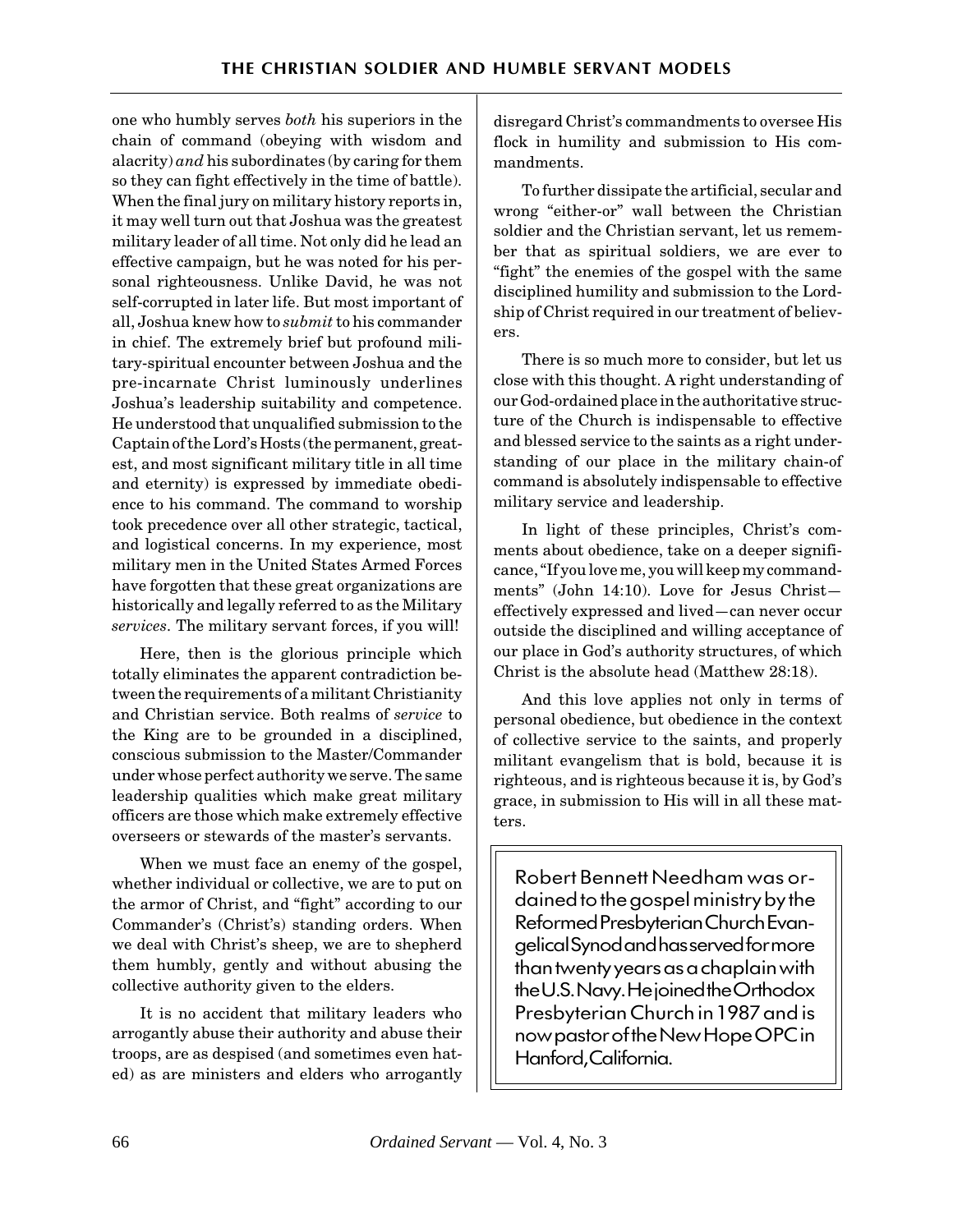# **Unbiblical Erasures**

# **by Peter Stazen II**

<span id="page-19-0"></span>We live in a day and age of a lackadaisical attitude toward the visible church of Jesus Christ, even among professing Christians. In fact I nearly go into cardiac arrhythmia every time I hear the question, "Where does it say in the Bible that a Christian needs to be a member of a church?" Such a question in my mind shows complete ignorance of the Scripture and covenant theology. Church membership is important! Paul certainly saw the importance where, in spite of his bleeding back, he proceeded to have the Philippian jailer and his entire family, at midnight, baptized (a sign of admission into the visible church). Jay Adams says that identification with Christ's church is important; without it one must be treated "as a heathen and publican."1 And yet, today we find professing Christians hopping from one church to another avoiding commitment. This independent, lack-of-membership commitment in the pews, I believe, reveals a weakness of the ordained officers who, over the years have failed to uphold a high view of the church and its membership.2 It is no wonder that many a person sitting in the pew has this independent, noncovenantal, noncommittal attitude when it comes to membership in the visible church.

In such a day and age we need to be careful to define biblically who is to be considered a member of the church visible. The Scriptures speak of the church in at least two ways. There is the universal church, made up of believers in many denominations and countries. This is the meaning of the church in Matthew 16:18 and Ephesians 5:22-23. But the Scriptures also speak of individual congregations as churches. This was a group of believers in a certain geographical location who had come together to worship and serve Christ; officers were elected, and a form of government for the body existed.3

The Orthodox Presbyterian Church Form of Government (FOG), Chapter II-2, reflects this scriptural teaching: "The universal church visible consists of all those persons, in every nation, together with their children, who make profession of saving faith in the Lord Jesus Christ and promise submission to his commandments." Importantly, FOG doesn't conclude here but adds section 3, which states, "In accordance with the teaching of Scripture, the many members of this

church universal are to be organized in local and regional churches, confessing a common faith and submitting to a common form of government." Yes, there is a universal visible church but this visible church is manifested locally. R.B. Kuiper states that "the visible church consists of all who are enrolled as church members…[whose] names appear on the registers of churches."4 R.C. Sproul likewise states, "The visible church refers to the church as an organization, as an institution. It numbers those people whose names appear 'visibly' on the membership rolls of various churches."5

In Presbyterian and Reformed churches the board of elders, called the session, is responsible to decide who shall be enrolled as members of the church. The session receives communicant members in one of three ways: by letter of transfer, reaffirmation of faith, or by confession of faith.6 It is the responsibility of elders to examine and admit believers to church membership which has its rights and privileges. These rights and privileges that nonmembers do not enjoy would include watchful care and spiritual oversight, instruction and government of the church, the sacraments and discipline.

All baptized persons, being members of the Church, are subject to its discipline and entitled to the benefits thereof. Church discipline is a privilege, and no communing or non-communing member of the church should be allowed to stray from the Scripture's discipline.7 Where there is no discipline there is no godliness (I Timothy 4:7). Where there is no godliness there is sin and iniquity. As elders in Christ's Church it behooves us to shepherd the flock of God among us, exercising oversight (I Peter 5:2). Discipline is not optional but a mark of the true church. Could it be that many members of our churches take no pride in their membership because elders have abdicated this mark and thus the church carries no more distinction than membership with a merchandise warehouse or a bowling league?

Both in its preaching and in its discipline the church must distinguish between believers and unbelievers. Adams says that "discipline is a primary means available for drawing a line between the church and the world, one of the chief ways of identifying God's people."8 The world does not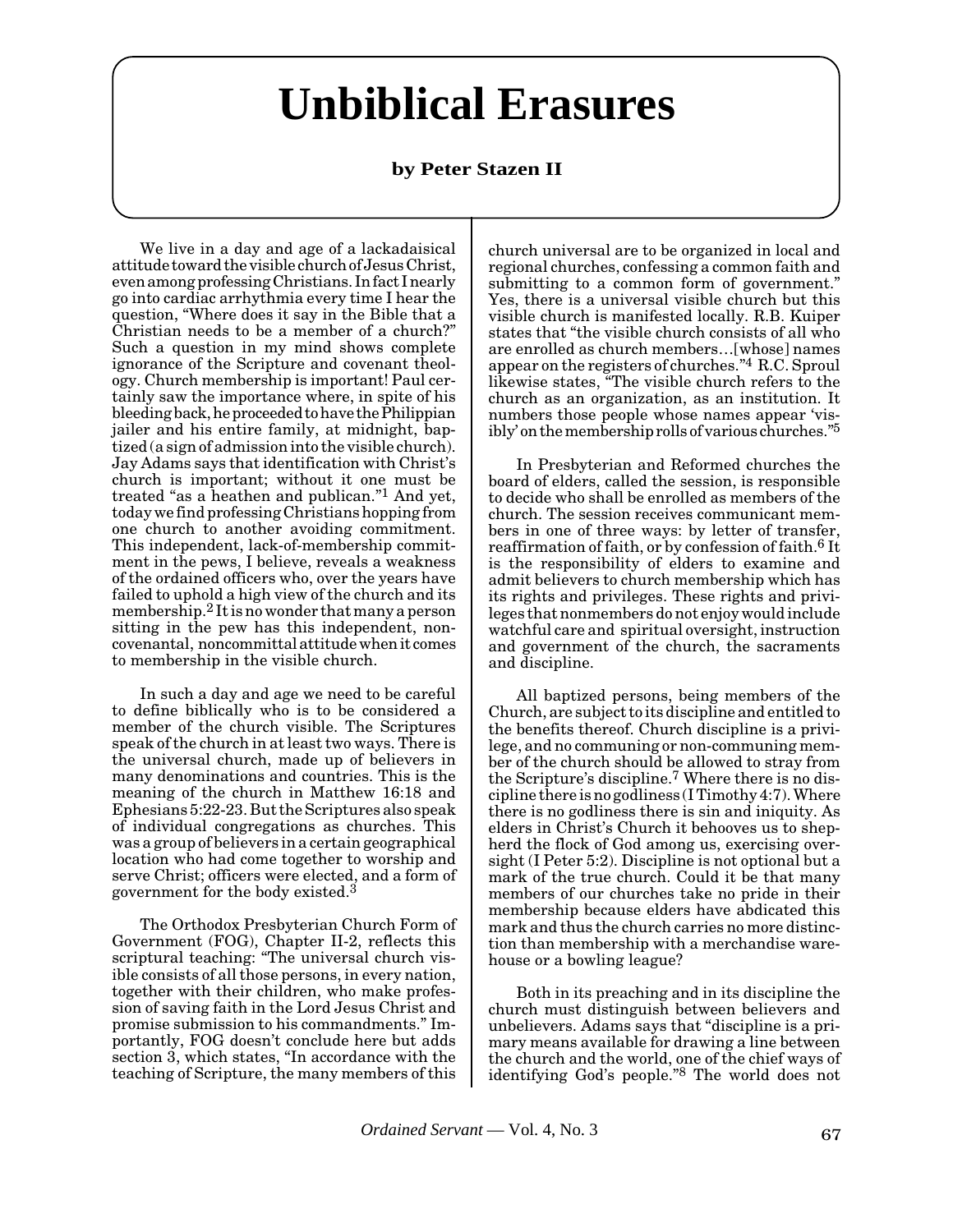worship God. The world does not assemble together with fellow believers on the Lord's Day to meet with the living God. The world could not care less about Christ and His body, the church. The world is ambivalent about making and keeping vows to Jehovah. And thus the importance of discipline whereby the church authoritatively separates between the holy and the profane, even as in the preaching of the Word the wicked are doctrinally separated from the good.<sup>9</sup>

Presbyterian and Reformed books of discipline explicitly outline the steps to be followed in judicial discipline. Judicial discipline is concerned with the prevention and correction of offense, an offense being defined as anything in the doctrine or practice of a member of the church which is contrary to the Word of God. The purpose of judicial discipline is to vindicate the honor of Christ, to promote the purity of his church, and to reclaim the offender.<sup>10</sup>

In judicial discipline there are varying degrees of censures, with excommunication being the most severe form. Excommunication is resorted to only in cases of offenses aggravated by persistent impenitence. It consists in a solemn declaration by an ecclesiastical judicatory that the offender is no longer considered a member of the body of Christ.11

By excommunication one is removed from the care and discipline of the Church of Jesus Christ. Note how the New Testament describes this action of the termination of one's membership in the visible organized church: "removal from the midst" (I Corinthians 5:2), "clean out the old leaven" (I Cor. 5:7), "remove from among yourselves" (I Cor. 5:13), "deliver such a one to Satan" (I Cor. 5:5), "delivered over to Satan" (I Timothy 1:20), and "treat as a heathen and a tax collector" (Matt. 18:17). Excommunication excludes the unrepentant offender from the church. Removal is a serious matter not to be taken lightly or thought of merely as some therapeutic step. There is a grave danger to the unrepentant sinner who continues to exhibit contumacy.

Now I would like to think that the initiation of judicial process where a member is unrepentant ought to be fairly clear to sessions in cases involving sexual sins, gossip, slander, theft, drunkenness, etc., and that the censure of excommunication would be administered to those who remain unrepentant and hardened in their sin. But what are we to do with the member who stops attending church? How are we to deal with members who, over time, fall away and become inactive? Members who no longer take an interest in the body of Christ? How are sessions to respond when a member drops a note saying, "I quit" or "Please remove my name from the rolls of the church"?

Some books of church order make provision for these precise cases. For instance, The Book of Discipline [BOD] of the Orthodox Presbyterian Church states,

When a member of a particular church, whether or not he be charged with an offense, informs the session that he does not desire to remain in the fellowship of the Orthodox Presbyterian Church, and the efforts of the session to dissuade him from his course have failed, it shall erase his name from the roll and record the circumstances in its minutes, unless the session institutes or continues other disciplinary action against him.12

When a member, without adequate reason, persistently and over an extended period of time, absents himself from the stated services of the church, his name may be erased from the roll according to the following procedures. He shall be earnestly and personally dealt with by the session. If this effort fails, he shall be notified that at a meeting of the session not less that two months later his standing shall be reviewed. The session shall inform him of the time, date, and place of this meeting and invite him to show why his name should not be erased from the roll. If satisfactory reasons are not presented, the session shall erase his name from the roll, record the circumstances in its minutes, and send notification to him.13

In one sense it is propitious that the BOD advises the session to make contact with the delinquent member. Certainly some sessions are more zealous in seeking to persuade members to change their course of action. But note, when all else fails, the BOD gives the authorization to the session to erase the name from the roll and send notification of the session's action.

Now I ask you: what has the session done if they take action and erase as cited above? What are the implications of erasing one's name from the rolls of the church when the "erasee" has no other church home where he holds membership?

Some elders erroneously conclude that such folks simply remain members of the universal visible church. But in light of what has been previously presented in this paper, such is not the case. The session, by erasing their names from the church rolls, removed them from the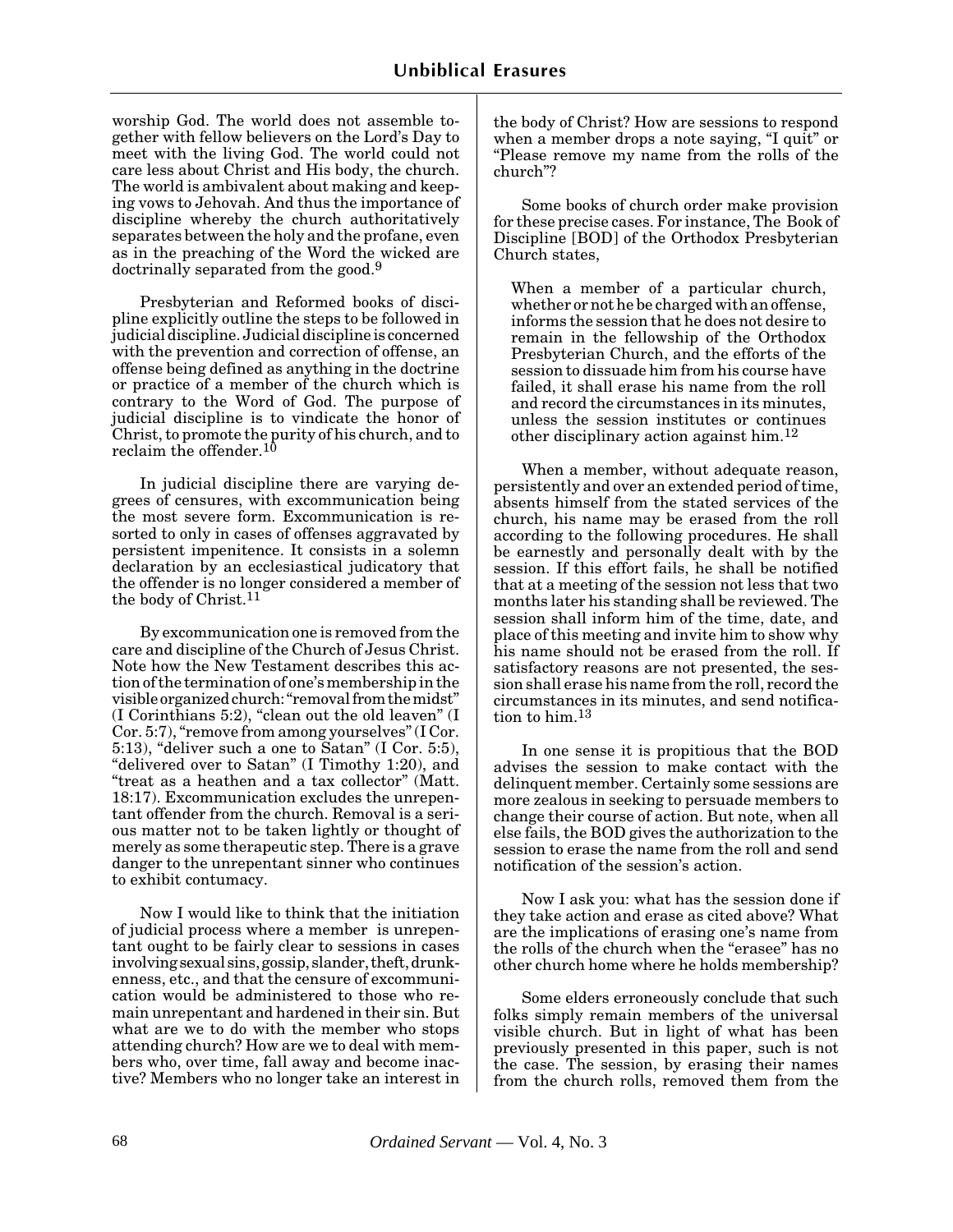visible church! They are now outside the visible body of Christ, outside the covenant community of believers. They have been removed from the midst.14

In reality this is precisely what occurs in such erasures. There is a misuse and misapplication of terms in some Presbyterian and Reformed books of church order. Erasure is a proper term when used in the right context. When clerks (of sessions) receive notification that one of our members has joined another church then the session erases his name from the rolls. When a member dies his name is erased from the rolls. When a man is ordained to the Gospel ministry and becomes a member of a regional church (presbytery), his name is erased from the roll of his home church. Unless there is a legitimate transfer of membership, erasure is tantamount to excommunication.

Saying "I quit" or requesting to be erased or "dropped" from the rolls of the church is serious business. When an individual unites with a church he is outwardly expressing his inward faith in Jesus Christ. He is, in essence, telling the world by his outward association with fellow believers that he is a part of the visible body of Christ. Vows are taken. A covenant is established. Conversely, if he withdraws himself completely from the visible body of Christ he is, in essence, telling the world that he is not willing to be part of the visible body of Christ. He is expressing, by his actions, that he is no longer willing to be under the authority that God has established on this earth to care for, shepherd, and watch over His people. He either is displaying an inconsistency in his faith or he is declaring that he never really possessed that faith.<sup>15</sup> In either case he has "forsaken our own assembling together" (Hebrews 10:25) and is living contrary to the fourth commandment. How can a member unilaterally cast off the jurisdiction of the church at will without sinning against God and the church?16 How can one quit the Church without violating his covenant with it?17 He has forsaken, abandoned, and deserted the body of Christ. His once apparent credible confession of faith has now become incredible (unbelievable). Let's be honest and not skirt the issue: he has apostatized from the faith.

Under such circumstances how can sessions possibly be content with a person's "quiet withdrawal" by simply erasing his name from the rolls of the church? Whereas the censure of "excommunication forewarns of the future and final judgment of God upon the unrepentant person, a judgment which none can escape by quiet withdrawal,"18 yet, regrettably, many sessions accommodate the absentee member's wishes. Why? Because this brand of erasure is non-confrontational. It is much easier and less burdensome than a trial which involves full process. Sessions are also prone to kid themselves when they entertain the notion that the negligence of worship attendance is a minor sin and is not to be categorized as heinous. A thorough reading of The Larger Catechism of the Westminster Standards, questions 108, 115-121, 143-145, 150 and 151 will squelch that notion. These catechetical answers concern the sins forbidden and duties required in the second, fourth, and ninth commandments, along with the several aggrevations of such sins. I ask, how can we elders in good conscience, especially as we understand the teaching of Holy Writ concerning membership in the visible church, acquiesce and permit such erasures to occur with our blessings?

So then, what are sessions to do with those members who have apparently apostatized from the faith? Sessions have always had available to them the prerogative to use the full process as outlined in our books of church order. The biblical mandate on church discipline, as found in Matthew 18 and other places, consists in the five steps as outlined by Jay Adams.19 This mandate is elaborated upon in Presbyterian and Reformed books of church order. It involves contacts (personally and by letter) with the individual by session members, with exhortations to repent. If there is no godly response, the next step is to formulate charges with specifications, issuing a citation for the accused to appear, and then proceed with trial. The details involved in these books of church order concerning trials are to insure that things are done decently and in order.

But can one biblically be excommunicated from the visible church without "going full process," that is, without conducting a trial? While some say no, I am inclined to think that the Bible certainly permits such. If we follow the steps as outlined by Adams (based on Matthew 18:15-17) then we could say that the current process of erasure as cited in the OPC Book of Discipline V:2  $a^{(5)}20$  is sufficient to remove someone from the church. By the time the session gets involved in the process, we are already at the fourth step (telling it to the church). There has been, in essence, a public declaration of sin by those who forsook the assembly. By their inactivity they have shown their sin publicly. Therefore it is not improper for the church (as a government) to enter into the process. It must confront the sinner (which the Book of Discipline supports) by, first, "earnestly and personally" dealing with them, and secondly, by issuing notice to appear to give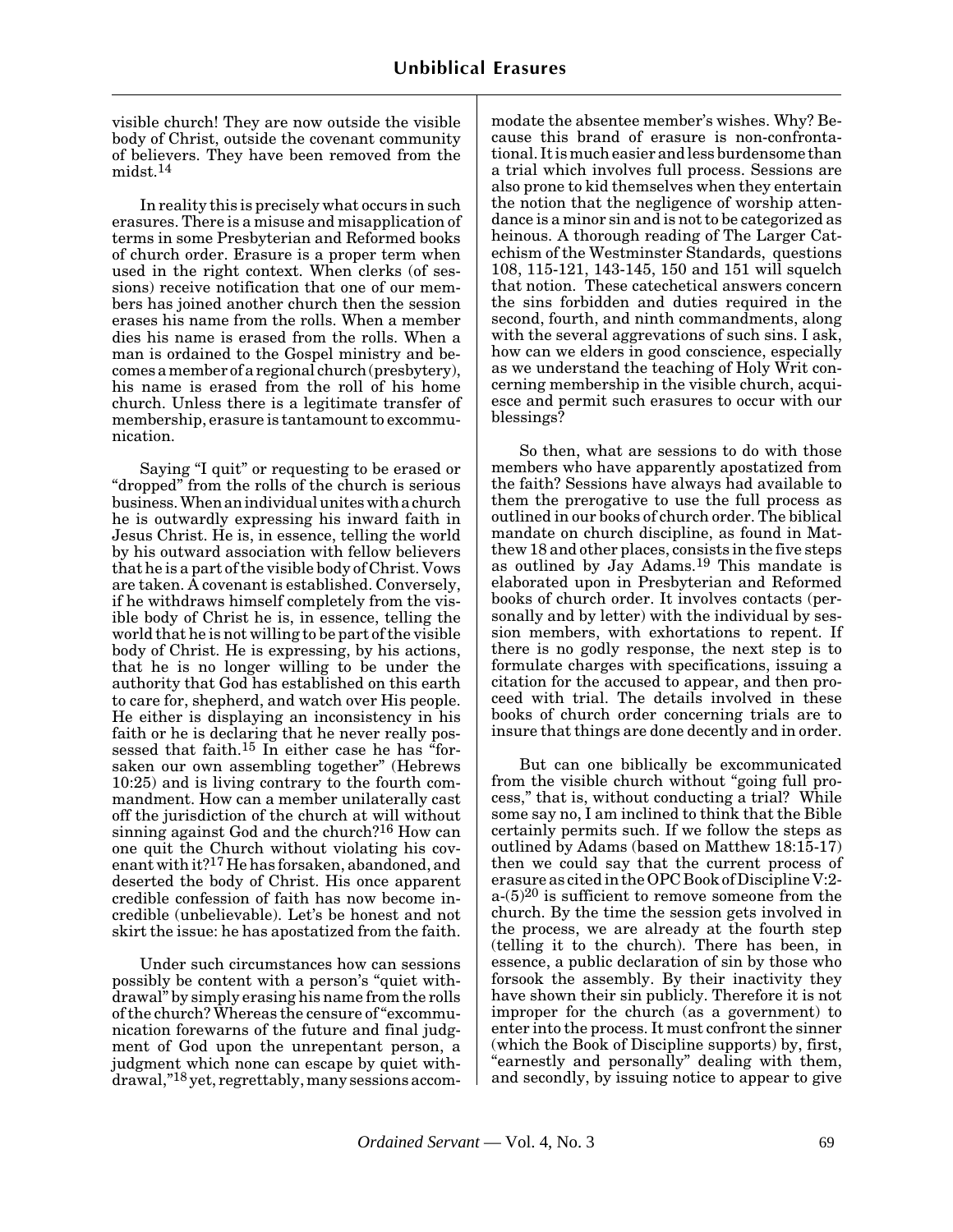reason why he should not be erased. Based on what is currently in the Book of Discipline he has two months to put together his "defense" (i.e., the reason for not having his name erased). There is probably nothing wrong with the current process, with the exception of the wording. It is not erasure but rather excommunication, the "removal from the midst" of the visible church of Jesus Christ.21

This writer knows of another NAPARC church where a denominational committee is currently studying this issue of unbiblical erasures. A session of that denomination presented a paper questioning the long-standing practice of such erasures and has proposed possible amendments to their book of church order.

I hope the reader can see and understand why I am very uncomfortable with the current language and misapplication of the word "erasure" in the above noted instances. The current language of erasure as cited in the OPC Book of Discipline V:2-a- $(2)$ ,  $(3)$ ,  $(4)$ ,  $(5)$ , and  $(6)$  is ambiguous and needs clarification.

- 1 ␣ Jay Adams, *Handbook of Church Discipline* (Grand Rapids:Zondervan, 1986), p. 81, footnote.
- 2 There are numerous cases in which this manifests itself in Presbyterian and Reformed churches across our land. Many sessions serve the Lord's Supper to individuals who are not members of the visible church. Some folks are received into membership without the session inquiring into previous affiliations or if the applicant is under any form of discipline. At times, requests for letters of transfer are ignored or at best delayed because "it is a bother" or considered "just paperwork." Many sessions fail to request a letter of transfer. Some sessions authorize the baptism of infants whose parents are not communicant members of their congregation. Sessions often permit people to attend and involve themselves in nearly all the privileges of church membership for long periods of time without even approaching them to commit to the local body of believers. The list is virtually endless.
- 3 When we think of church membership, it is usually this latter sense of the word "church," of which we are speaking. The New Testament clearly reveals that every professing Christian is to be a member of a local church (Matthew 18:15-17; Acts 2-5; 6; 20:28; Romans 12; I Corinthians 5; I Timothy 3:5; Hebrews 13:17; I Peter 5:3; III John 10; etc.).
- 4 R.B. Kuiper, *The Glorious Body of Christ* (Grand Rapids: Eerdmans, 1983), p. 26.
- 5 R. C. Sproul, *The Symbol* (Presbyterian and Reformed Publishing Company, 1975), p. 137.
- 6␣ ␣ ␣ ␣ ␣ A letter of transfer may be received from another Presbyterian and Reformed church that substantially confesses the doctrines we believe (generally this means from another member of NAPARC). Reaffirmation of faith is when an individual has previously confessed faith in Christ but in a church whose doctrines or practices differ enough from that which we are not willing to endorse. Confession of faith is by an individual who has not previously been a communicant member of a church (for example, a baptized youth who wishes to become a communicant member or an adult convert).
- 7 *The Book of Church Order* of the Presbyterian Church in America Part II, Chapter 27-2, 27-4.
- 8 Adams, p. 10.
- 9 PCA *Book of Church Order,* 27-4.
- 10 *The Standards of Government, Discipline and Worship of the Orthodox Presbyterian Church, Book of Discipline,* Chapter I:3.
- 11 Ibid., *Book of Discipline* [BOD], Chapt. VI:B-5.
- 12 Ibid., BOD, Chapter V:2-a-(3). Chapter V is titled *"Cases Without Full Process."*
- 13 Ibid., BOD, V:2-a-(5).
- 14 Adams, p. 79 footnote.
- 15 A prolonged illness is a providential hindrance and would not be under consideration here.
- 16 Peter Stazen II, *"The Family Matters," Ordained Servant,* Volume 3, No. 3.
- 17 Morton Smith, *Commentary on the PCA Book of Church Order* (Greenville: Greenville Seminary Press, nd), p. 46-7.
- 18 Daniel E. Wray, *Biblical Church Discipline* (Carlisle: *The Banner of Truth Trust,*1978), p. 15.
- 19 Adams, p. 27ff.
- 20 *The Standards,* Chapter V:2-a-(5).
- 21 I appreciate OPC ruling elder Mike Diercks' preliminary thoughts on this subject as it pertains to the OPC BOD.

**We are grateful for another thought-provoking contribution from the Rev. Peter Stazen II. He currently serves as pastor of the Pilgrim Orthodox Presbyterian Church in Metamora, Michigan.**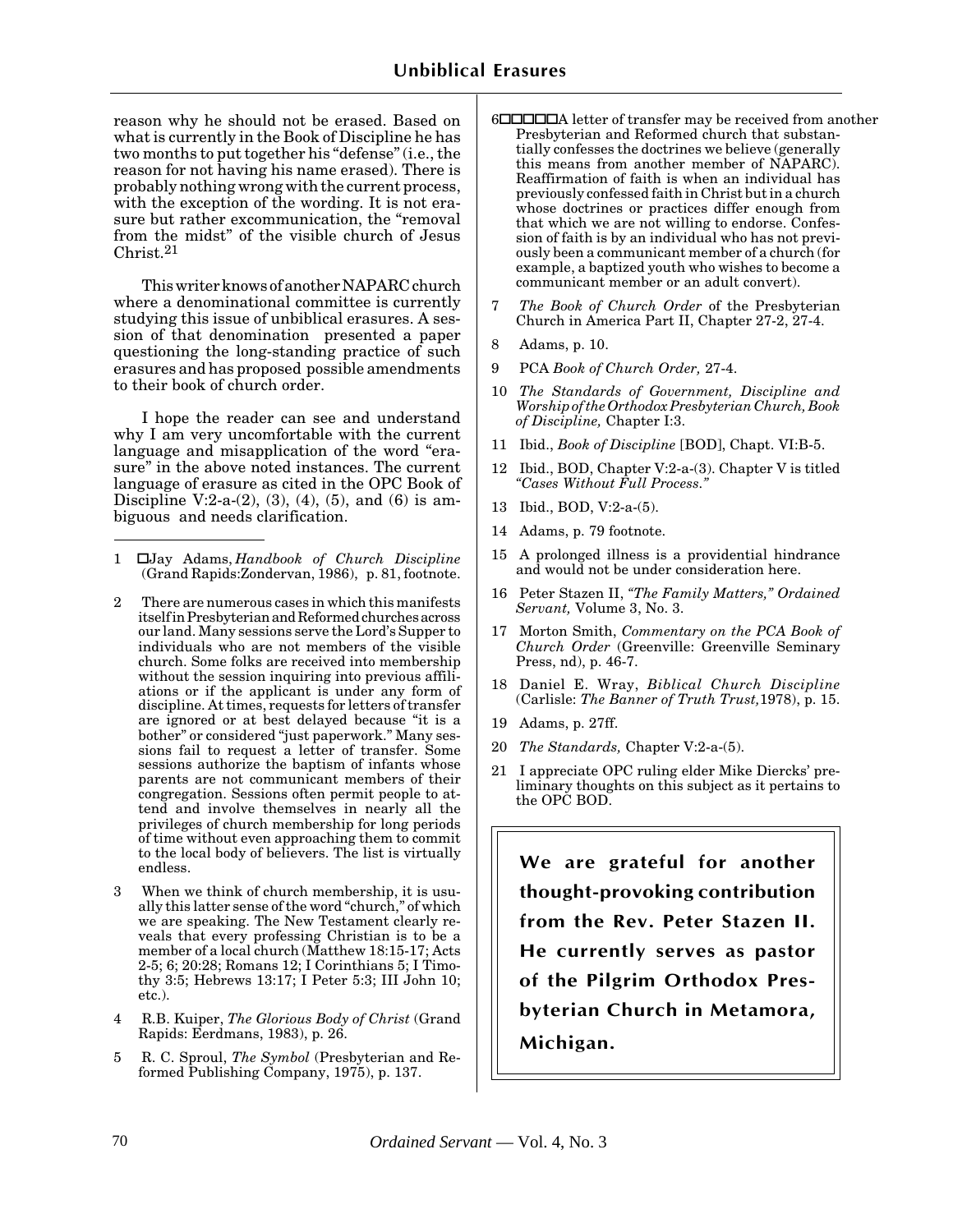# **"Unlimited Atonement"**

**by**

## **G. I. Williamson**

<span id="page-23-0"></span>For whom did Christ die? Was it for the elect only? Or was it for the whole world? That is the question. And strange as it may seem to us, the answer is that Jesus died for both. It is all a matter of proper understanding. And the central thing that we need to understand is the doctrine of union with Christ.

Those Jews who rejected Jesus did not object to a certain kind of doctrine of election. It was quite to their liking to think that God had elected Abraham and that they were his children. "We are Abraham's offspring", they boasted, "and have never yet been enslaved to any one." (John 8:33). Reformed people, too, have made this mistake. They have made it when, for example, they have taken God's covenant promise (Acts 2:39) as a kind of automatic thing. "If you are born to covenant parents," they say, "and are baptized, and outwardly conform to the Church, then the clear presumption is that you are a regenerate person." The doctrine of election, then, becomes a kind of natural possession. It is a kind of birthright that you have because you are covenant-born.

The whole teaching of the Word of God is diametrically opposed to this concept. That is why the words of Jesus were so offensive to the Jews.l For over against the common Jewish conception of the covenant, our Lord set the true conception. And the heart of this true conception is the doctrine of union with Christ.

We can illustrate this (the way Paul does in Romans 5) by comparing Jesus with Adam. As a matter of fact, we all have union with Adam by nature. Because we were, in some sense, one with Adam when he sinned, we also sinned in him and fell with him (Rom. 5:12). A person may not know this (such as one who has never heard the teaching of the Bible), or, a person may not like it (such as an unbelieving American who has). But it is true just the same. We are what we are by nature because we have (or, if we are believers: had) union with Adam. And it is so with the second Adam, the Lord Jesus. For just as all who were in Adam sinned and fell in him, so all who are in Jesus Christ were dead and are risen (Rom. 6: 1-6).

The amazing thing about this union with Christ is that there is a sense in which it was already there even before we came into existence. For Paul says, "He chose us in Him before the foundation of the world" (Eph. 1:4). It was for this reason that Jesus prayed (on the night in which He was betrayed) for all those whom the Father had given Him (Jn. 17:9). He did not pray for all men, but only for these. And yet, at the same time, it is also true that we do not enjoy the fruits of this union with Christ until we receive Him as He is freely offered to us in the gospel. It is only when we repent of our sins, and put our trust in Him, that we actually possess the saving benefits of union with Christ.

It follows, then, that all who do embrace Jesus as He is offered in the gospel are persons for whom Christ died. And this takes us, at once, outside the confines of Jewish exclusivism. For the truth is that Jesus did not die for the Jews only (just as he did not die for all who are by nature, Jewish) . No, as Jesus clearly said, He came down to give His flesh for the life of the world (Jn. 6:51) and not just the Jewish nation. And on both of these counts the teaching of Christ was offensive to the Jews. They wanted a covenant that guaranteed salvation to all Jews, and to them only (although they were willing to include others who would, in effect, become Jews!) But they did not want a covenant which included Gentiles on an equal footing, and which required that whether Jew or Gentile they must, to be saved, be in union with Jesus.

Now it has been a longstanding custom to call this the doctrine of "limited atonement." But if ever there was a bad choice of terms, it is found in this traditional designation. It is my contention, to the contrary, that it is in the Reformed conception, and the Reformed conception alone, that 1. E.g. John 6:50-58 justice is done to the teaching of Scripture. And